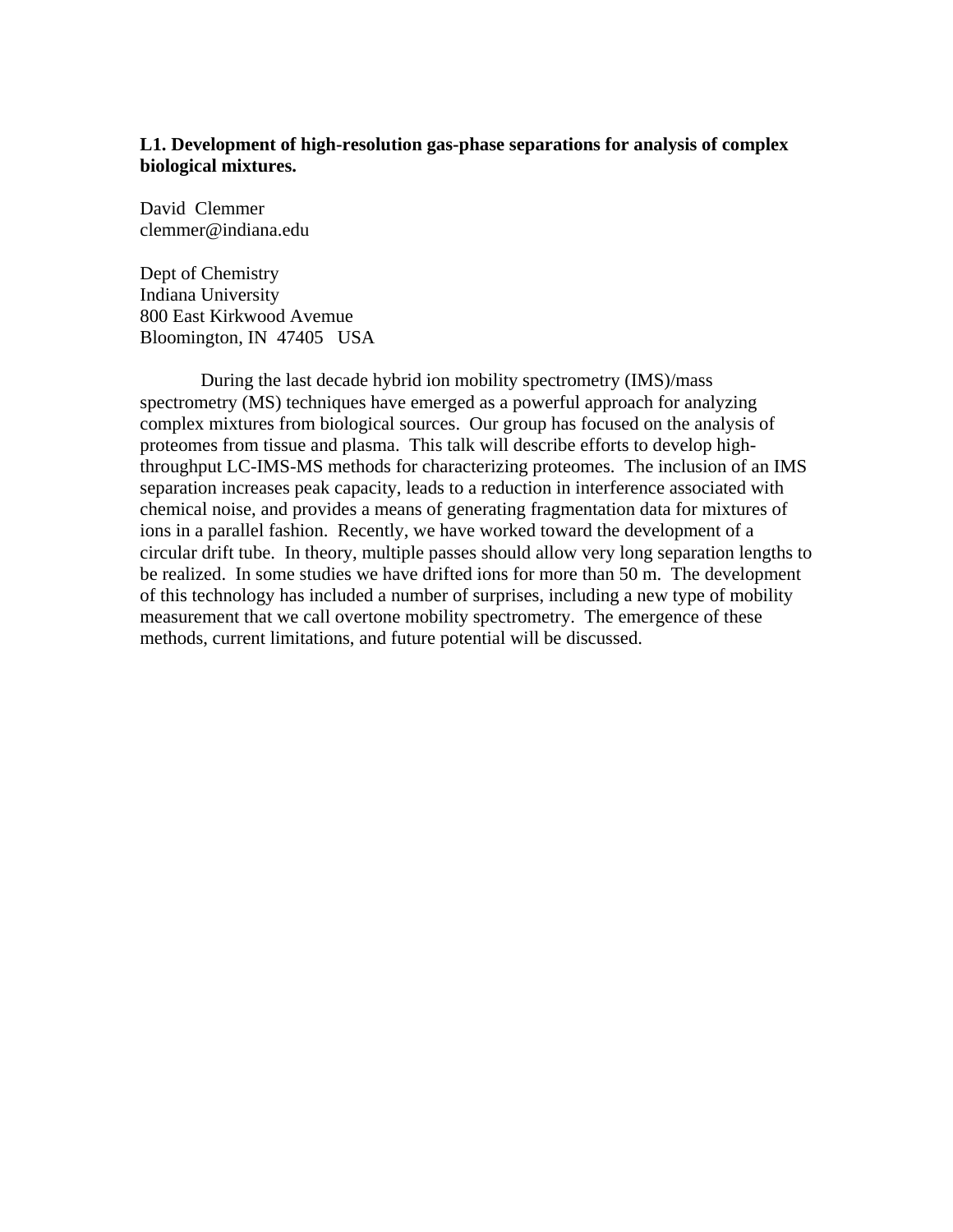### **L2. Using Chromatographic Intelligence to simplify LC/MS Peptide Map Analysis.**

Scott Berger [Scott\\_Berger@waters.com](mailto:Scott_Berger@waters.com)

Biopharmaceutical Sciences, Waters Corporation 34 Maple St. Mail Stop GC Milford, MA 01757 United States

LCMS peptide maps are primary tools for characterizing recombinant and purified proteins. The correct assignment of detected ions to peptide structures is critical to properly interpreting data from such studies. In theory, proteolytic digestion of a protein, separation by high resolution chromatography and detection by high resolution mass spectrometry should produce readily interpretable results. This is not the case. Even simple tryptic peptide maps can generate thousands of ions spanning the full dynamic range of detection of modern mass spectrometers. While many of the detected components arise from the imperfections of sample processing workflows, others are artifactually generated during the analysis itself. This presentation will discuss our efforts to understand the sources of such data complexity, detail experimental factors critical to obtaining high quality mapping results, and document ongoing efforts to automate processing of LCMS maps. In particular, the utility of recognizing chromatographic alignment of groups of ions will be explored as a means of improving and simplifying the interpretation of peptide mapping results.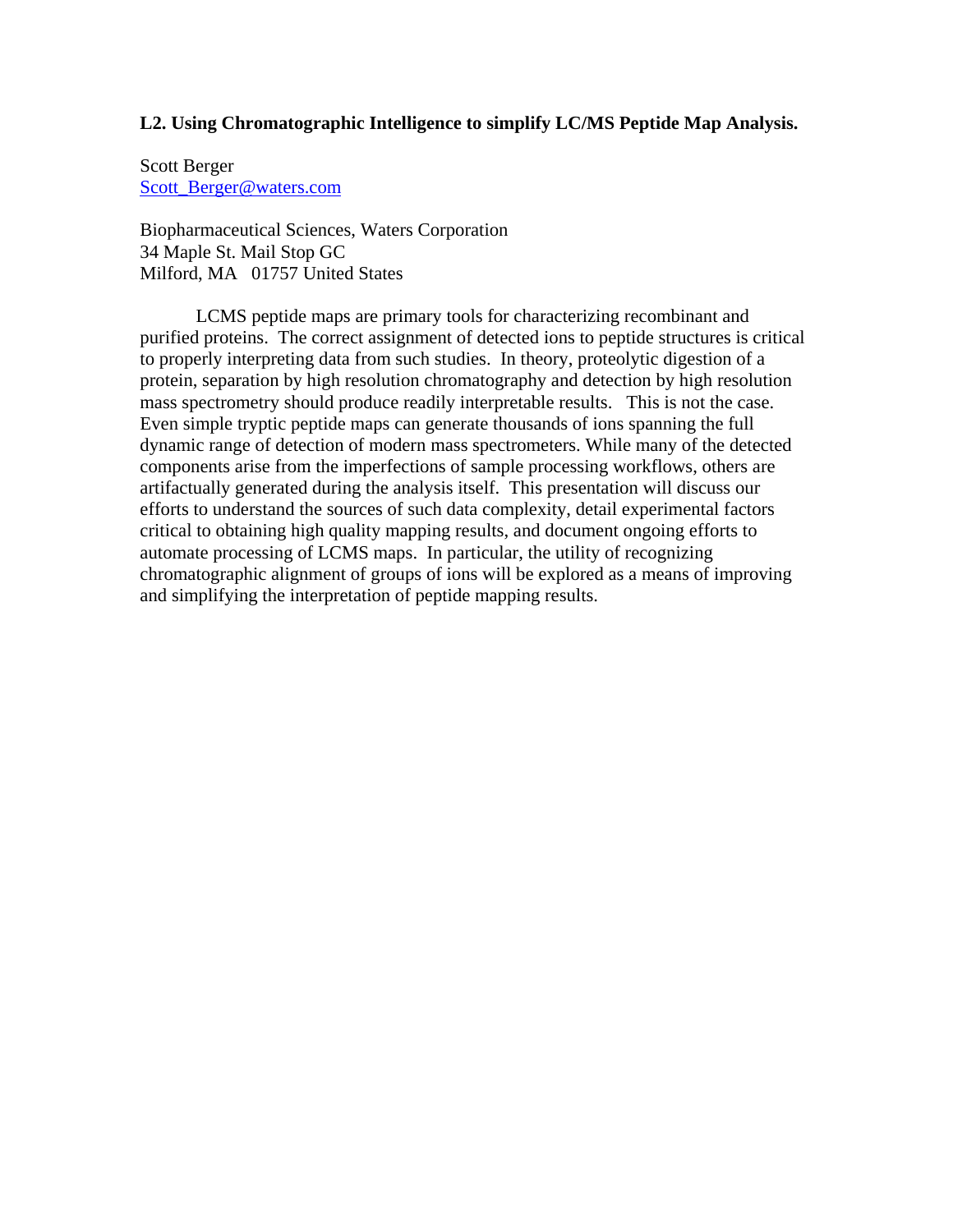**L3. Ultrafast immunoextraction and microaffinity columns: Recent developments in the use of affinity-based separations for pharmaceutical and biomedical applications** 

David Hage dhage@unlserve.unl.edu

Chemistry University of Nebraska Hamilton Hall Lincoln, Nebraska 68588 USA

Affinity ligands have been used for decades for both the selective isolation and analysis of sample components in complex mixtures. The selectivity and strong binding of many biological agents that are used as affinity ligands, such as antibodies, have also made these ligands of great interest over the last decade for use in HPLC methods and, more recently, in microaffinity LC methods. This presentation will examine some recent developments in the creation and bioanalytical applications of affinity microcolumns. One set of methods that will be discussed are chromatographic-based immunoassay, in which antibodies or related agents have been used in a variety of detection formats for the rapid analysis or drugs, hormones, proteins, and other analytes. Affinity microcolumns are particularly valuable in the area of ultrafast immunoextraction, in which analytes are isolated from samples in the sub-second time domain. One unique application that will be discussed for this approach is in the analysis of free drug and drug and hormone fractions in blood. Several approaches for conducting these assays will also be examined, including a number of competitive or displacement assay formats and the use of either packed microcolumns or small affinity monoliths. Affinity microcolumns have been shown to be valuable in the studying the thermodynamics and kinetics of biological interactions. This type of application will be illustrated by using examples based on the binding of drugs with serum agents such as human serum albumin HSA, alpha 1-acid glycoprotein and lipoproteins. The benefits and limitations of using affinity microcolumns for this purpose will be examined and the use of this approach in the highthroughput screening of biological interactions will be discussed.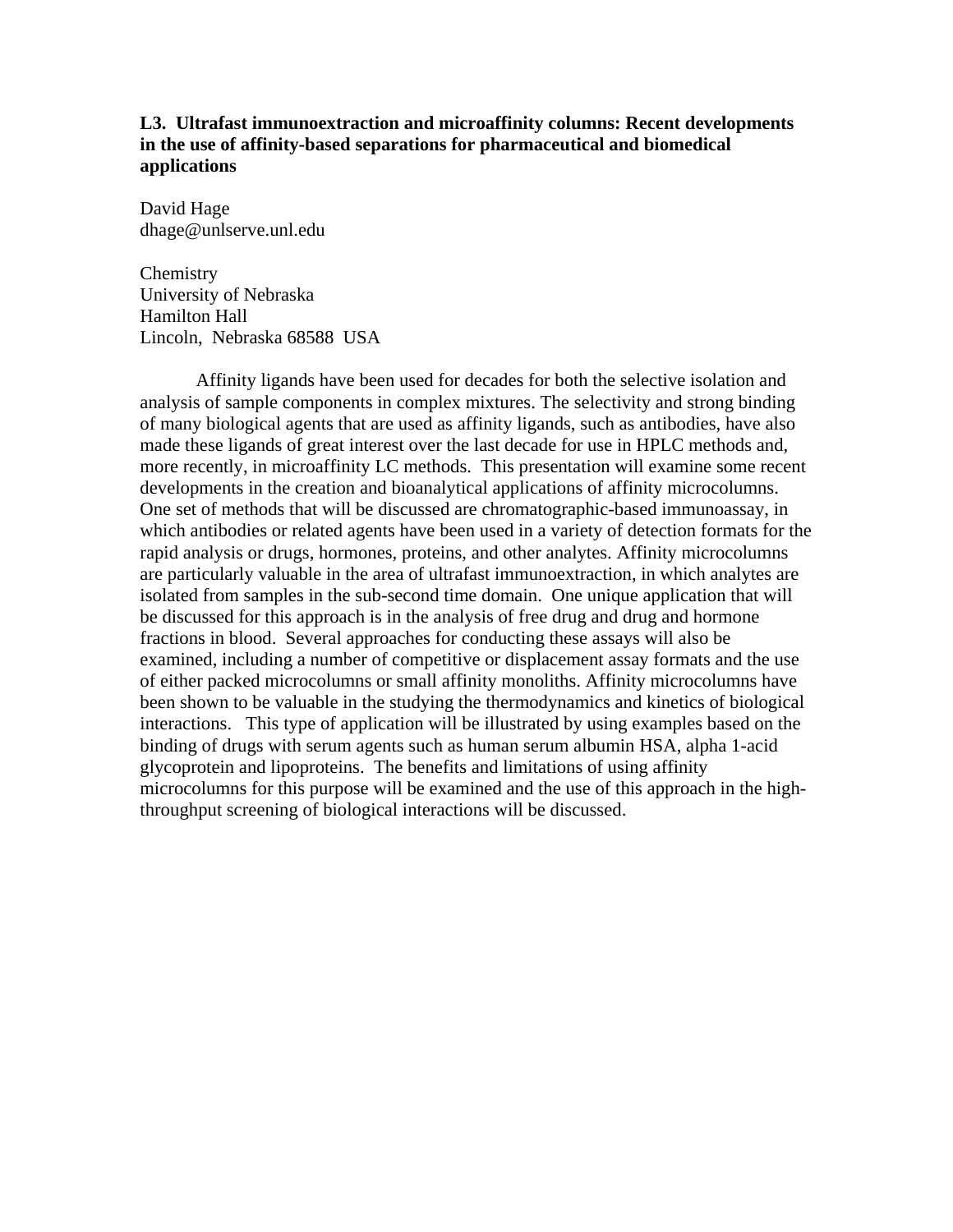### **L4. Solubility Studies and Binding Capacity and Resolution Evaluation on HIC Resins for PEG Lysozyme**

Egbert Müller egbert.mueller@tosoh.com Other Authors: Anna Moosmann, Djuro Josic

Technical department TOSOH Bioscience GmbH Zettachring 6 Stuttgart, 70567Germany

For the purification of PEGylated proteins mainly Size-Exclusion and Cation-Exchange Chromatography are used. Applications of the Hydrophobic-Interaction Chromatography (HIC) are rather rare.

In this paper, the binding properties and resolution of PEG Lysozyme derivatives with varying molecular weights of PEG with 5 kDa, 10 kDa and 30 kDa are presented. To find the optimal range for the operating conditions, solubility studies were performed in 96 well plate format and optimal salt concentrations and pH value were determined. The solubility of PEG proteins was strongly influenced by the length of the PEG moiety. With increasing molecular weight of the PEG, higher deviations from the classical precipitation theory from Melander and Horvath [1] of proteins were found. Additionally, big differences for the solubilities of PEG Lysozyme in ammonium sulfate and sodium chloride were found.

The binding capacities for PEG Lysozyme to HIC resins are dependent on the salt type and molecular weight of the polymer. Binding capacity maxima of about 80 mg/ml for the 5 kDa mono-PEG Lysozyme were found in 1.2 M ammonium sulfate and more than 100 mg/ml in 4 M sodium chloride. For the 30 kDa PEG Lysozyme the binding capacities were lower due to restricted access to the pore volume because of the large molecule size.

In ammonium sulfate, the elution order for Lysozyme, Mono PEG Lysozyme and Oligo PEG Lysozyme separated on a TSKgel Butyl-NPR hydrophobic interaction column was found to be reversed to that obtained on a TSKgel SP-NPR cation-exchanger column. In contrast to the cation-exchanger column, resolution of the Mono PEGylated Isoforms was not possible with the HIC column in ammonium sullfate. Interestingly, the elution order reversed in 4 M sodium chloride solution again and same fine resolution as in cation exchange could be achieved. For these phenomena, a tentative explanation is given.

[1] W.Melander, C.Horvath, Arch.Biochem.Biophys., (1977), 183, 200-215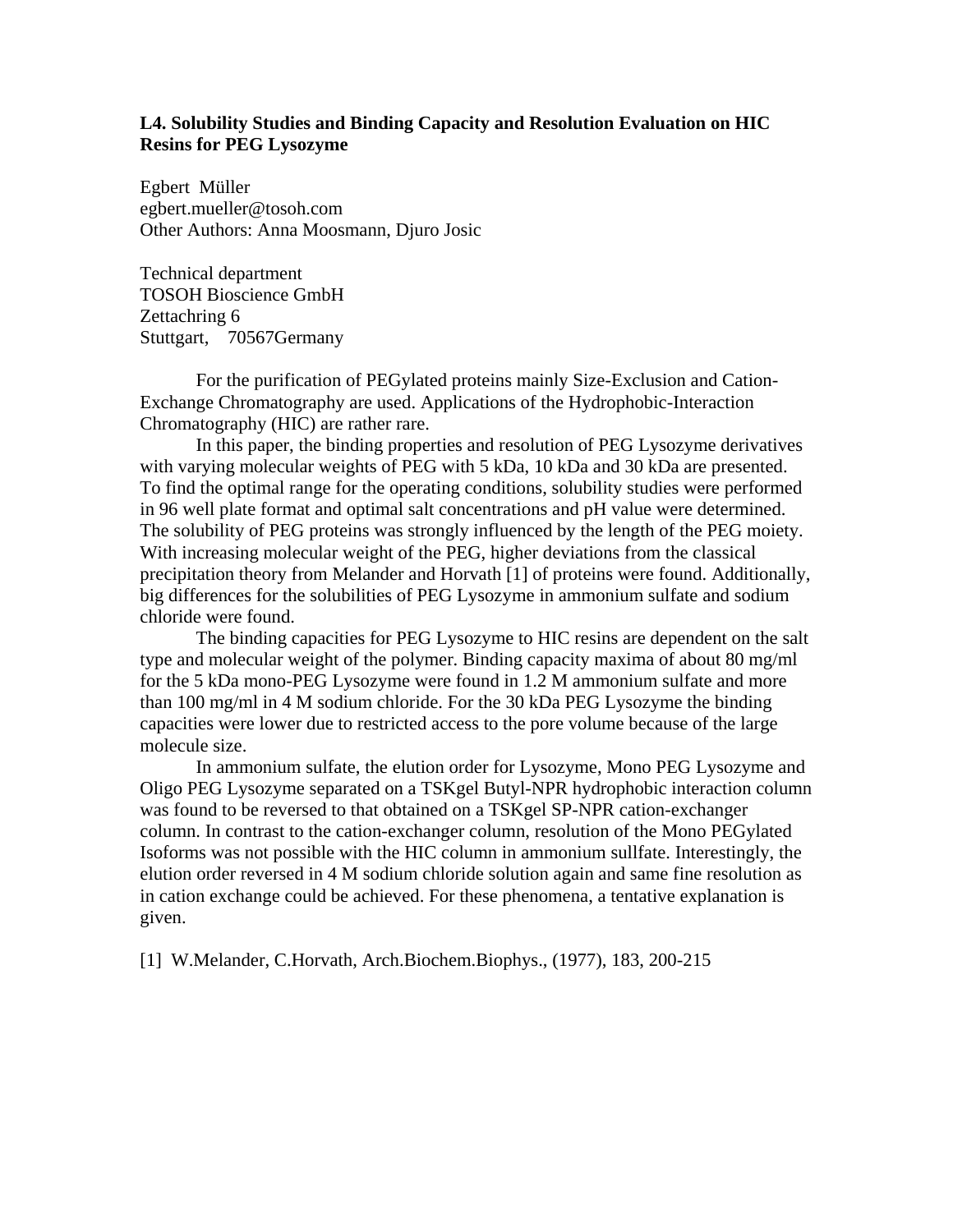#### **L5. Chemical Proteomics: Beyond the Profiling of Proteins**

Rainer Bischoff r.p.h.bischoff@rug.nl

Analytical Biochemistry University of Groningen Antonius Deusinglaan 1 Groningen, 9713 AV The Netherlands

 Chemical proteomics is a new branch of proteomics research with the goal of not only profiling, identifying and quantifying proteins in complex biological samples, but also to obtain information about protein activity (e.g. in case of enzymes) or proteinprotein interactions. Chemical reagents designed to interact with the active site of a given class of enzymes, so-called affinity-based proteomic probes (ABPs), allow to probe the activity profile of this enzyme class in a quantitative manner1,2. Since enzymes, such as kinases or proteases, exert their function through their activity, this gives a better picture of their implication in given biological processes as compared to measuring their abundance or their respective mRNA profiles.

 Notably proteases are involved in tissue destruction or the liberation of powerful signaling molecules from cellular membranes and must be tightly controlled in time and space to avoid pathologies due to excessive tissue destruction. In this lecture I will give an overview over various ABPs and their use to profile different protease families. While serine and cysteine proteases can be profiled with ABPs containing a reactive group that covalently modify the active site serine or cysteine residue, this strategy is not viable in case of metalloproteases, which use an activated water molecule in the active site for substrate cleavage3. I will describe approaches to generate photoactivatable ABPs to overcome this limitation.

 Another promising approach to profile active proteases relies on immobilized, reversible protease inhibitors and affinity solid-phase extraction (A-SPE). A-SPE is particularly useful when profiling active proteases in body fluids, where they are at low concentration. Combining A-SPE with stable isotope labeled internal standards allows quantification by LC-MS. I will present first data about an integrated A-SPE-LC-MS system with a built-in trypsin reactor that allows quantification of MMP-12 down to subnM levels4.

#### References

(1) Adam, G. C.; Sorensen, E. J.; Cravatt, B. F. Chemical Strategies for Functional Proteomics. Mol Cell Proteomics 2002, 1, 781-790. (2) Greenbaum, D.; Baruch, A.; Hayrapetian, L.; Darula, Z.; Burlingame, A.; Medzihradszky, K. F.; Bogyo, M. Chemical Approaches for Functionally Probing the Proteome. Mol Cell Proteomics 2002, 1, 60-68. (3) Klein, T.; Geurink, P.; Overkleeft, S.; Kauffman, K.; Bischoff, R. Functional Proteomics on Zinc-Dependent Metalloproteinases Using Inhibitor Probes. ChemMedChem. 2009, 4, 164-170.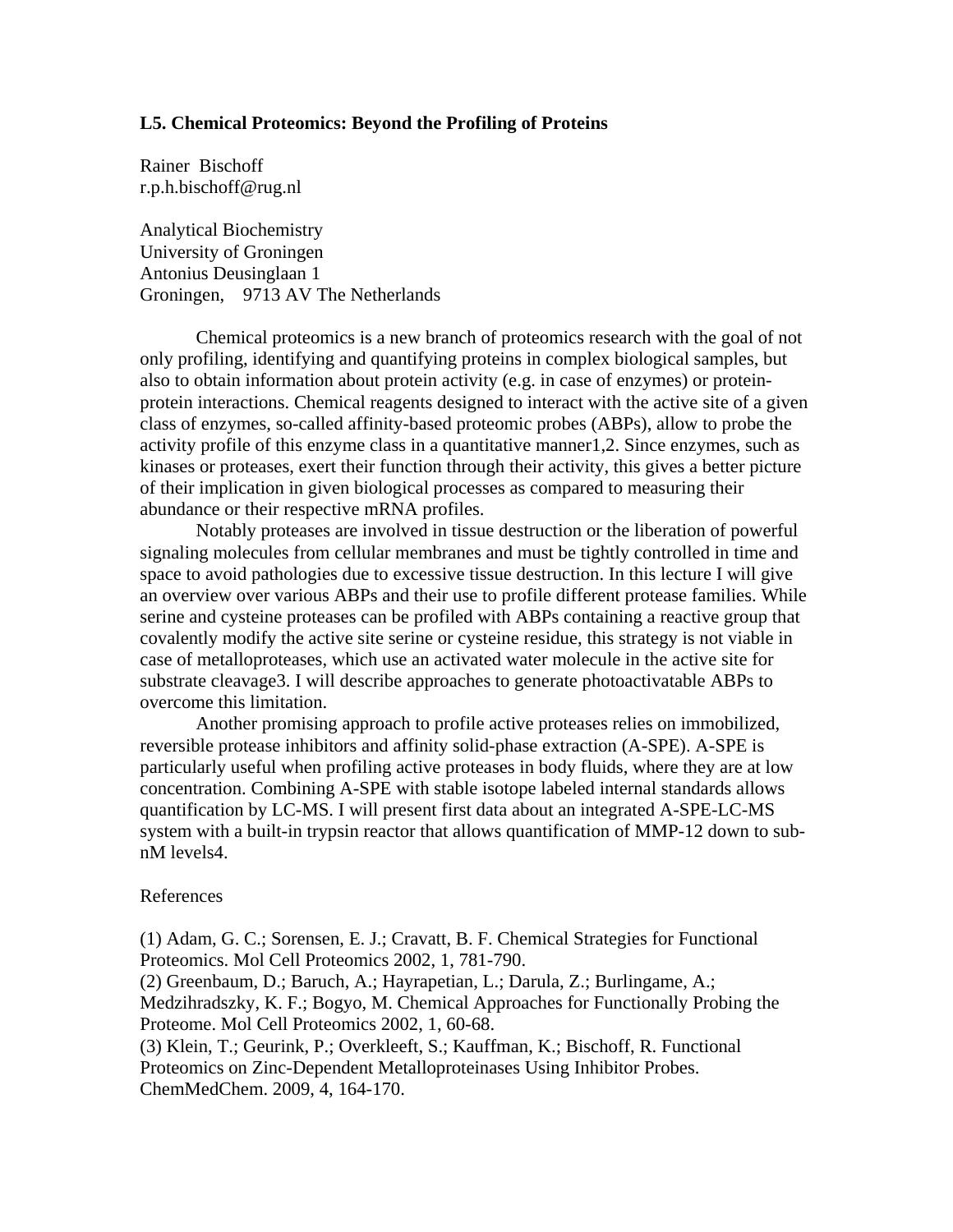(4) Freije, R.; Klein, T.; Ooms, B.; Kauffman, H. F.; Bischoff, R. An Integrated High-Performance Liquid Chromatography-Mass Spectrometry System for the Activity-Dependent Analysis of Matrix Metalloproteases. J Chromatogr A 2008, 1189, 417-425.

### L6. On-column Refolding of Autoprotease Fusion Proteins Using N<sup>pro</sup> Fusion **Technology**

Elisabeth Schmoeger Elisabeth.schmoeger@boku.ac.at Other Authors: Alex Trefilov, Petra Gerster, Alois Jungbauer, Rainer Hahn

Biotechnology BOKU Muthgasse 18 Vienna, VIE 1190 Austria

Efficient production of peptides and proteins with authentic N-terminus is still an unsolved problem. Our approach is the expression of fusion proteins using an autoprotease system. Advantage of this system is the high expression yield (15 g/l) and refolding at concentrations up to 10 mg/ml for small peptides. On-column refolding (OCR) is a potential option to overcome the limitations adherent with batch refolding techniques based on dilution. The N-terminal autoprotease Npro and the mutant EDDIE from classical swine fever virus are used as fusion tags for the expression of peptides and proteins as IBs. Target peptides and proteins respectively with an authentic N-terminus are generated by self cleavage by switching from chaotropic to kosmotropic conditions. Two different approaches have been followed using GFP and interferon as model proteins. In a one-step procedure the denatured fusion protein is loaded onto an ion exchange column and thereupon autoproteolytic cleavage and refolding of the target protein is immediately initiated by application of a refolding buffer with high ionic strength. Refolding takes place along with the elution procedure. The second technique investigated comprises a two-step procedure. After loading and washing, a refolding buffer with low ionic strength is applied whereupon only refolding and cleavage of the autoprotease takes place in the adsorbed state. Subsequently, a second buffer which is optimized with respect to refolding conditions of the target protein is applied. Examples for both techniques with different target proteins will be presented and compared to conventional refolding techniques. The developed OCR technique has high refolding yield and enables refolding at high concentrations.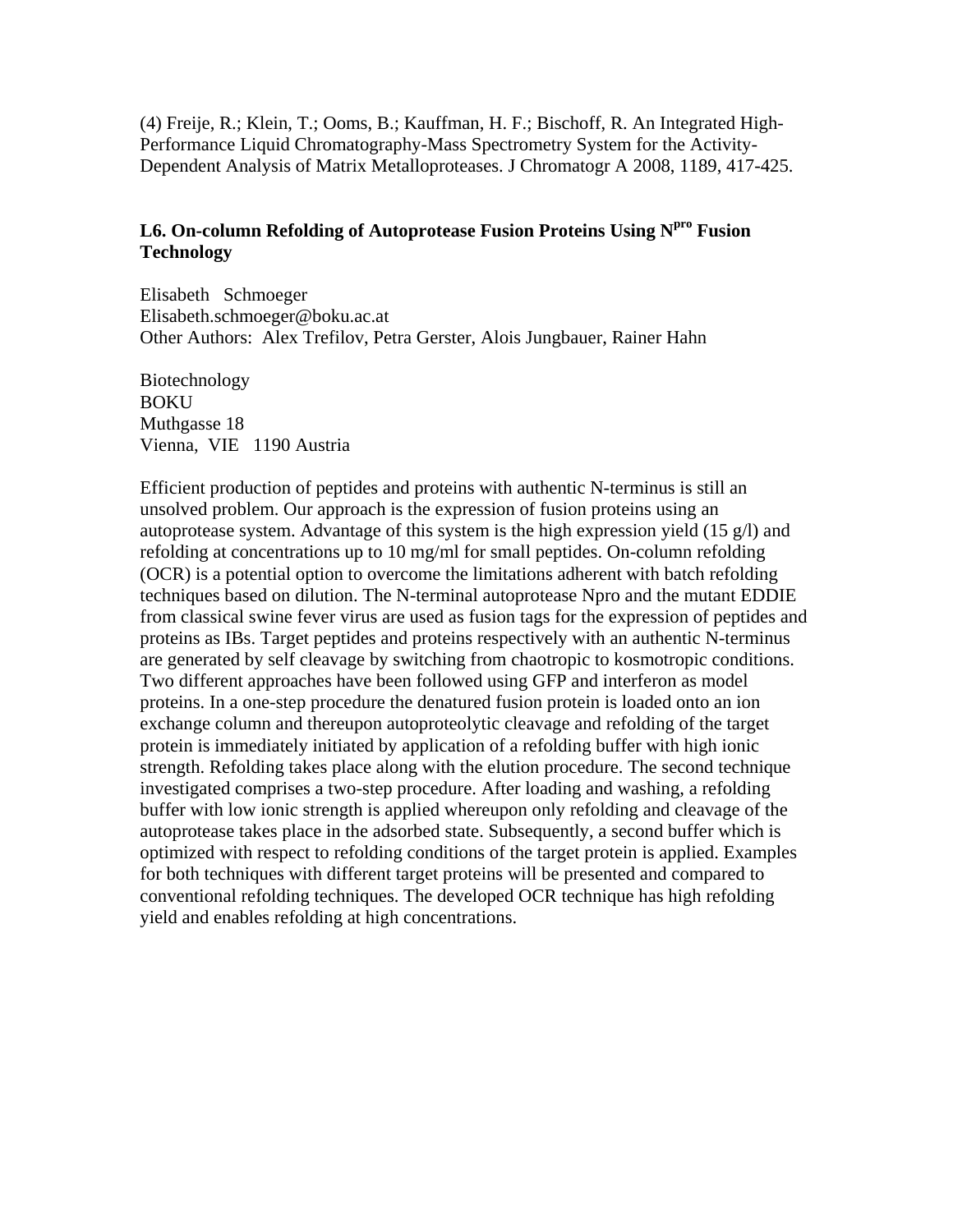#### **L7. An Alternative to 2DGE: PEC-TLC for Peptidomics and Proteomics**

Ira Krull irask@aol.com

Chemistry and Chemical Biology Northeastern University 360 Huntington Avenue Boston, MA 02115 USA

Planar electrochromatography (PEC) has been described in the literature for many years, as a possible alternative to thin layer chromatography (TLC) or gel electrophoresis (GE). It continues to be of interest today in several formats, especially under high pressures, where it performance is comparable to HPLC. We have studied using PEC with modern, commercial TLC plates, in 1D or 2D (PEC-TLC) formats, for separating individual peptides or for peptide mapping, especially for phosphopeptides, and in pursuing phosphoproteomics. Various detection schemes are possible, spray reagents, UV/FL, selective tagging for phosphopeptides alone, DIGE, and, of course, on-plate MALDI-TOFMS. We describe here the development of doing 2D separations using PEC-TLC, applications for phosphopeptides, and where this field could move in the future.

#### **L8. Shotgun Proteomics has some holes**

Mark Duncan mark.duncan@ucdenver.edu Lecture

 Department of Medicine, Division of Endocrinology, Metabolism & Diabetes Anschutz Medical Campus, University of Colorado 13001 E 17th Place Aurora, Colorado 80045 USA

Proteomics has generated considerable interest and many laboratories have invested in long-range and costly studies, notably in the area of biomarkers for the diagnosis, prognosis or prediction of disease. Although there is no dispute that existing approaches are powerful, many studies have failed to deliver what is anticipated; worse still, others have misdirected other research efforts.

By way of examples (e.g., biomarker discovery and validation, protein quantification, pathway elucidation, comprehensive peptide and characterization), the strengths and weakness of existing proteomic methods will be illustrated and discussed. Special attention will be direct at the shotgun strategies that make use of combined liquid chromatography and tandem mass spectrometry. The rationale for this approach will be critically examined, and the strengths and weaknesses objectively discussed.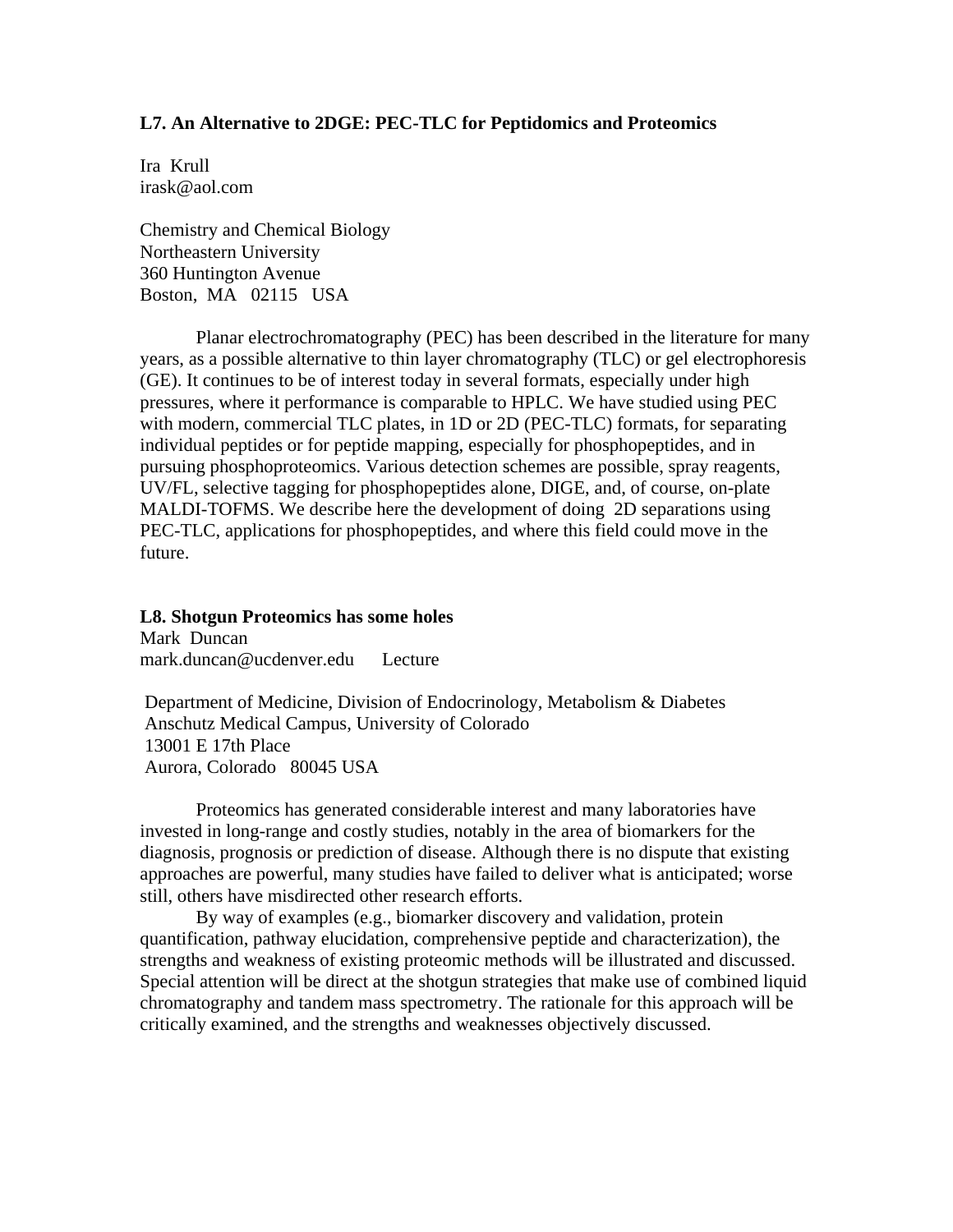#### **L9. Antibodix Packings**

Xueying Huang xhuang@sepax-tech.com

Sepax Technologies, Inc. 5 Innovation Way Newark, Delaware 19711 USA

This paper will present recently developed non-porous PS/DVB packing materials for ion-exchange chromatography, specifically for monoclonal antibody separation. Their particle sizes are controlled at 1.7, 3, 5 and 10 um. Those PS/DVB particles are surface modified with a proprietary technology that has negligible non-specific interactions with monoclonal antibodies. The smaller particle size offered higher resolving power for the variants of monoclonal antibodies. A number of applications have been developed for monoclonal antibodies, pegylated antibodies, peptide modified antibodies and other monoclonal antibody derivatives.

### **L10. Temperature responsive ion-exchange chromatography resins**

Pankaj Maharjan Pankaj.Maharjan@sci.monash.edu.au Other Authors: Milton T.W. Hearn and William R. Jackson, Monash University, Brad W. Woonton and Kirthi De Silva, CSIRO

ARC Special Research Centre for Green Chemistry Monash University PO Box 75, Monash University, Clayton, Victoria 3800, Australia

CSIRO Food Futures National Research Flagship, Victoria, Australia

Temperature responsive chromatographic resins have potential for the cost effective and environmentally benign extraction and purification of high value biomolecules. This paper reports the development of novel temperature responsive resins using pH stable organic matrices and their suitability for large scale protein separation. Temperature responsive ion-exchange resins were manufactured by grafting various Nisopropylacrylamide copolymers onto organic support materials (e.g. agarose beads). Adsorption isotherms for various proteins, e.g. lactoferrin at 20 °C and 50 °C were obtained statically and the maximum adsorption capacities (Bmax) determined using a Langmuir isotherm model. In addition, the dynamic lactoferrin adsorption and desorption characteristics of lactoferrin with these resins were studied at 20 ºC and 50 ºC. There was a significant increase in static lactoferrin adsorption capacity at high temperature compared to that obtained at low temperature. Using dynamic conditions, protein adsorbed at high temperature could be desorbed by simply reducing the temperature of the mobile and stationary phases. Additional studies have demonstrated that these new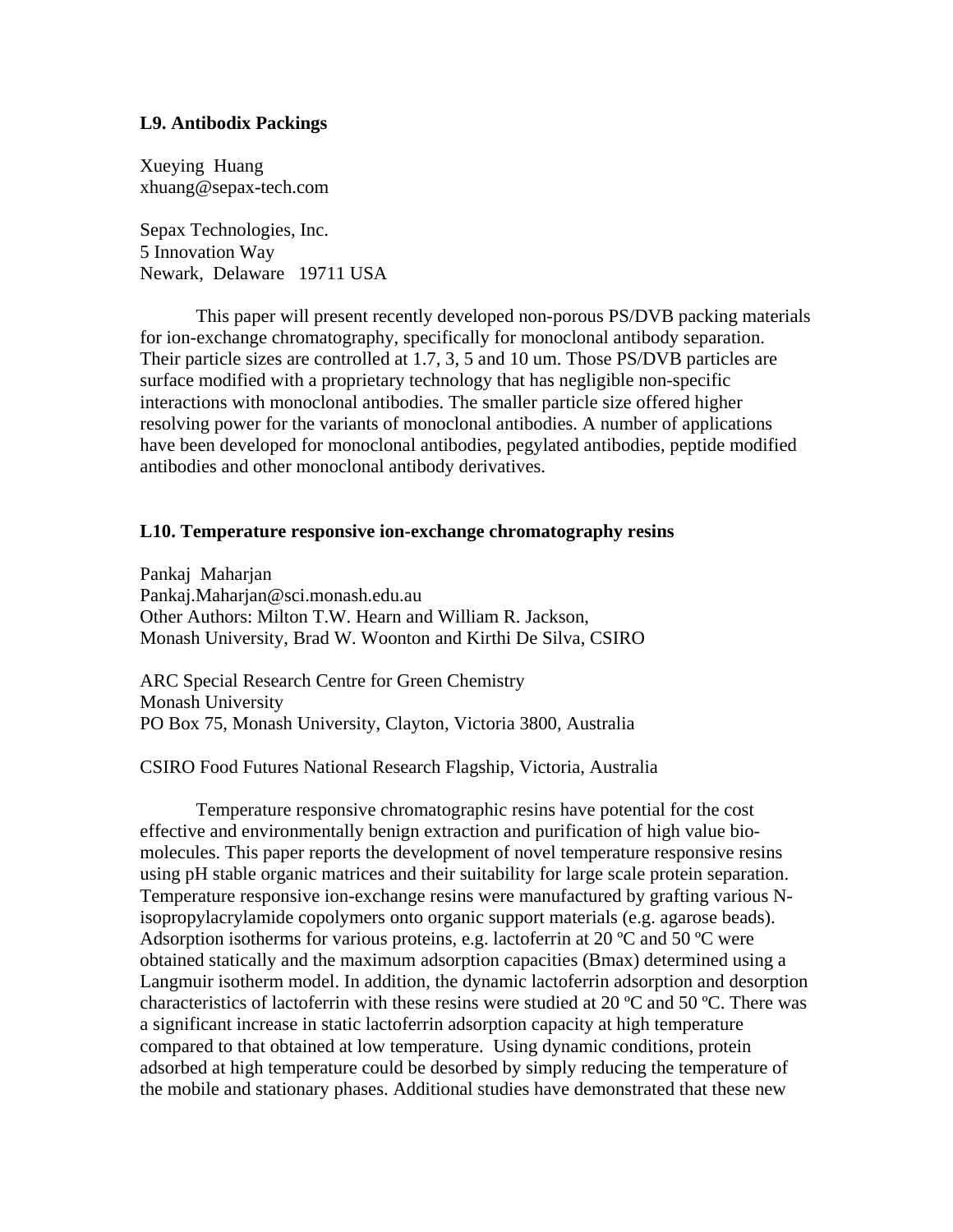resins selectively adsorbed cationic proteins from a mixture of cationic and anionic proteins in solution. A model for the adsorption and desorption of proteins from these new resins is proposed. The temperature responsive resins offer a novel and environmentally-friendly separation process amenable to processing industrial feedstocks.

This investigation was funded by the Australian Research Council Special Research Centre and the CSIRO Food Futures National Research Flagship. P.M. is a postgraduate scholar supported by a Victorian Government Science, Technology and Innovation (STI) Grant and the Australian Research Council Special Research Centre.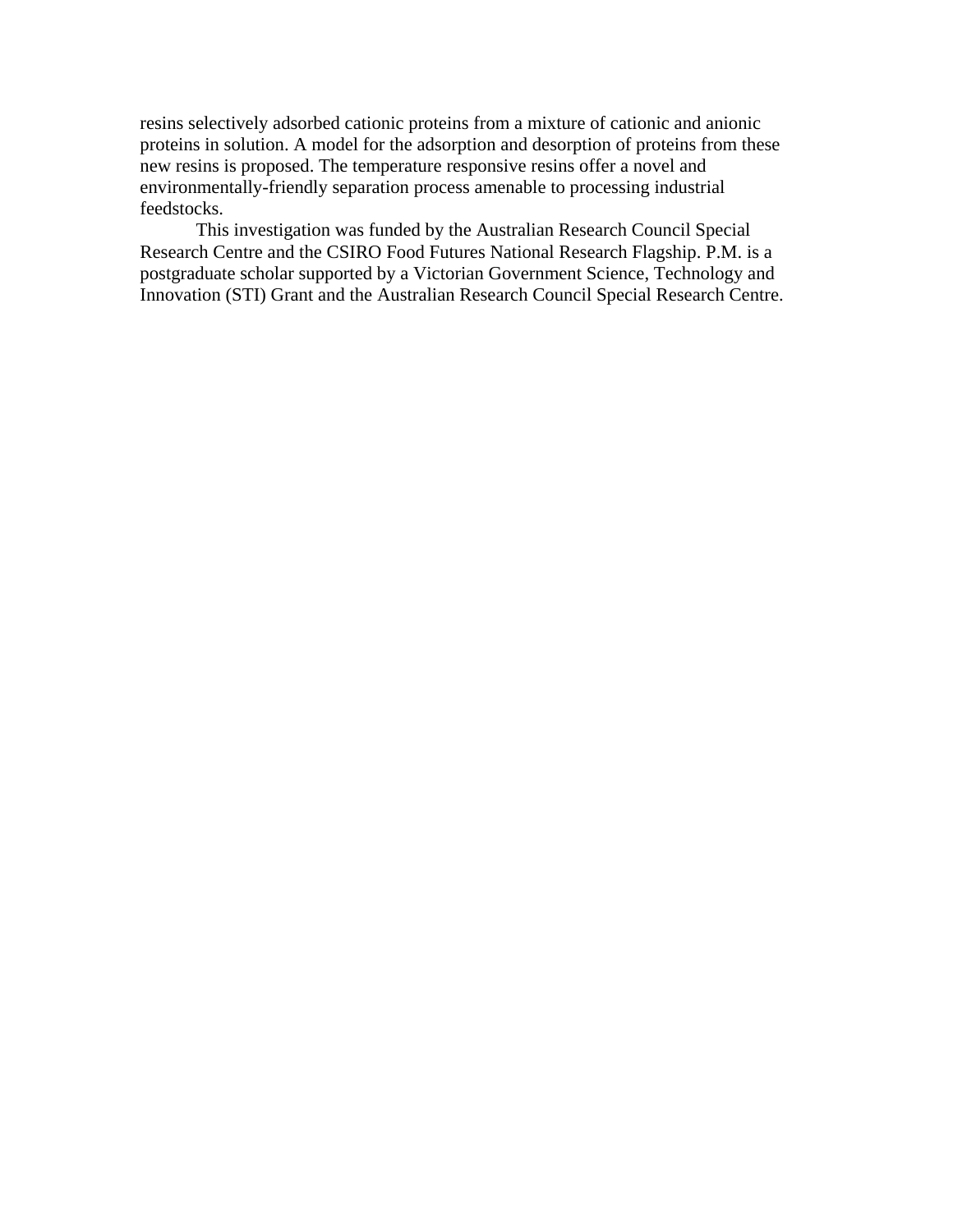### **L11. The Use of De Novo Designed Synthetic Peptide Mixtures to Develop Effective Reversed-Phase Materials for Separation and Purification of Peptides**

Robert Hodges robert.hodges@ucdenver.edu Lecture Other Authors: Dziuleta Cepeniene, Tivadar Farkas, Colin Mant

Biochemistry and Molecular Genetics University of Colorado Denver 12801 East 17th Avenue Aurora, Colorado 80045 USA

There is a high demand for new reversed-phase high-performance liquid chromatography (RP-HPLC) materials with unique selectivities that can be used effectively in the purification of synthetic peptides in order to meet FDA purity expectations. Recent developments in silica surface modification have yielded sorbents modified with polar groups which can provide alternative selectivity for reversed-phase matrices. In the present study, we have designed and synthesized four series of synthetic peptide standards with the sequences Gly-X-Leu-Gly-Leu-Ala-Leu-Gly-Gly-Leu-Lys-Lys-amide (where the N-terminal either contains a free a-amino group (Series 1) or is Naacetylated (Series 2)) and Gly-Gly-Leu-Gly-Gly-Ala-Leu-Gly-X-Leu-Lys-Lys-amide (where the N-terminal either contains a free a-amino group (Series 3) or is Na-acetylated (Series 4)), where position X is substituted by Gly, Ala, Val, Ile, Phe, Tyr, Asp or Glu. Thus, these peptides represent series of peptides with single substitutions of n-alkyl (Gly<Ala<Val<Ile in order of increasing hydrophobicity), polar and acidic (Asp, Glu) or aromatic side-chains (Phe, Tyr). Note that peptide series 1 and 3 or 2 and 4, with the same amino acid substitution, represent peptides of the same composition and minimal sequence variation (SCMSV), with the substitution site, X, being towards the N- or Cterminal, albeit with identical adjacent residues (Gly-X-Leu) to maintain the same environment around position X.

These peptides would most likely be considered extremely difficult, if not impossible, to separate. The current work evaluates the chromatographic selectivity of silica-based stationary phases with various modifications (polar embedding and polar endcapping on C18 columns; ether-linked phenyl column with polar endcapping) compared to n-alkyl C18 and C8 and aromatic phenylhexyl columns. In addition, the current worldwide shortage of acetonitrile also underlines the importance of a fresh assessment of the general utility of alternative organic modifiers, such as methanol, for analytical and preparative peptide separations. Thus, peptide mixtures were run on all columns at pH 2 (linear gradients of acetonitrile or methanol in aqueous mobile phases). Our results clearly demonstrate the useful complementarity of different RP-HPLC packing materials. For instance, peptide mixtures showed profound selectivity differences between n-alkyl stationary phases and the polar embedded and polar endcapped C18 stationary phases. In addition, changing the polarity of the reversed-phase matrix in combination with changing the polarity of the mobile phase (acetonitrile versus methanol) is shown to be synergistic to maximize selectivity of peptide separations. Finally, our approach has enabled us to assign the type of side-chain that is affected by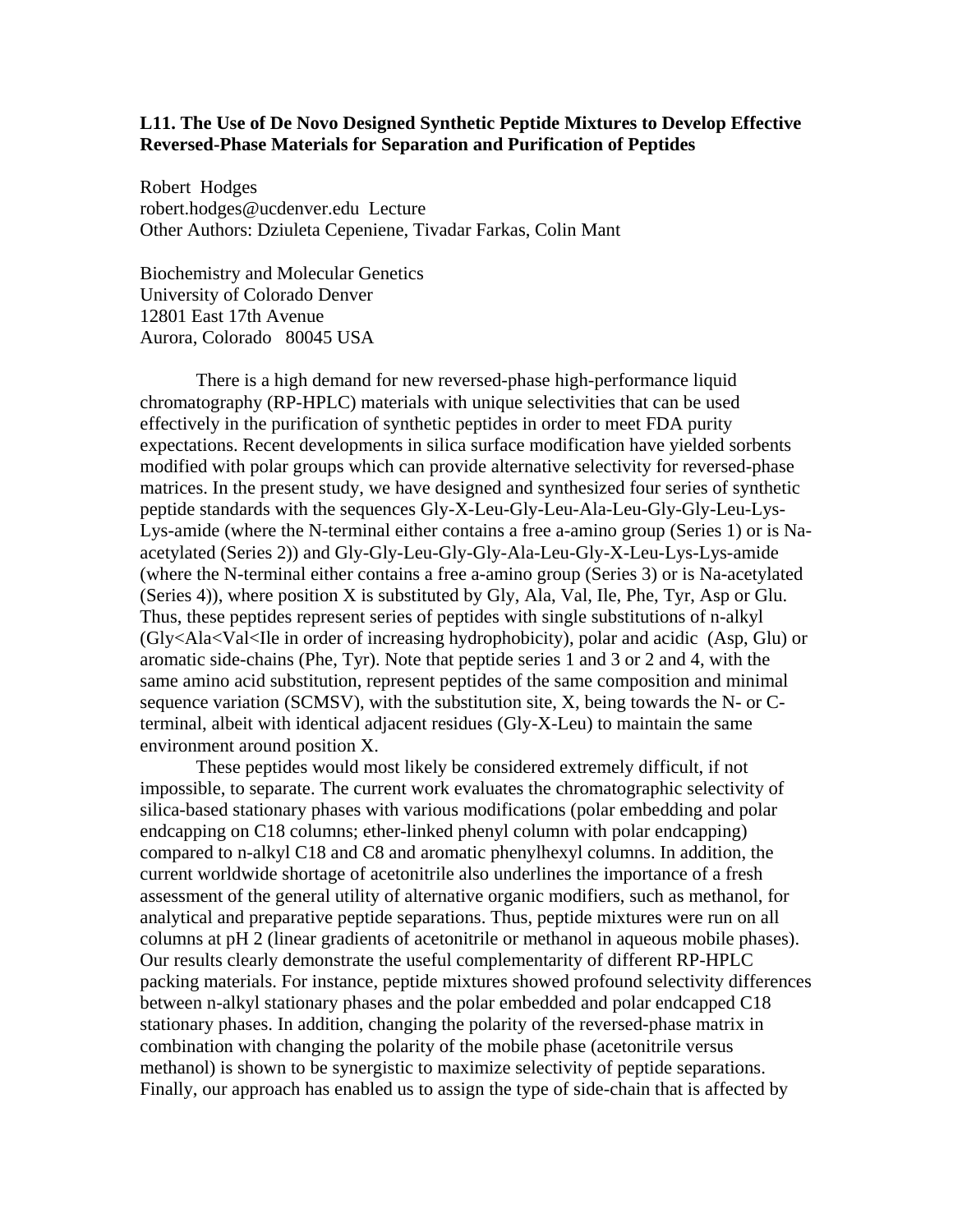the change in the type of reversed-phase column or change in the polarity of the mobile phase. This information is critical in the design of new packing materials as well as allowing the end user to choose the optimum packing material for specific applications.

## **L12. Use of peptide retention prediction model for investigation of RP-LC peptide separation selectivity**

Martin Gilar martin\_gilar@waters.com Other Authors: Hongwei Xie, Aleksander Jaworski

Bipharmaceutical Sciences Waters 34 Maple St. Milford, Massachusetts 01757 USA

Ultra high performance reversed-phase liquid chromatography provides great peak capacity, improving the prospects for separation of complex mixtures. However, the resolution of all critical peaks in complex mixtures is still difficult, e.g. in peptide mapping applications. The optimization of peptide separation is usually performed by modifying the concentration of ion-pairing agent, gradient slope, separation temperature or type of sorbent. Because the impact of these parameters on separation selectivity is not incompletely understood, the optimization could be a frustrating task. In order to better understand the peptide separation selectivity, we have measured the retention behavior of set of tryptic peptides at various chromatographic conditions, and developed a robust retention prediction model. The model is based on summation of amino acid retention coefficients (AARC's). The AARC values at selected chromatographic conditions represent the contribution of given amino acid residue type to peptide retention. The AARC values and their changes at various conditions (e.g. ionpairing reagent concentration) were helpful to elucidate the impact of separation conditions on the peptide retention and provide a rationale for changes of the separation selectivity. The preliminary conclusions are:

(1) The concentration of ion-pairing reagent predominantly affects the AARC values of charged amino acids (H, K, R). The co-eluting peptides differing in their charge can be resolved by adjusting the ion-pairing reagent concentration.

(2) The presence of P, V, I, and L aliphatic amino acid residues enhances the peptide retention at elevated temperatures. Y and W aromatic residues have the opposite effect. Retention contribution of H, K, and R residues also decreases with the temperature.

(3) Ion-pairing interaction is more pronounced at shallow gradients.

(4) Sorbents with different sorbent pore size (300Å versus 130Å) appears to have different selectivity, although AARC values suggest otherwise. The differences are caused by differences in available surface area. When scaling gradient volumes proportionally to the available surface area in the column, selectivity is essentially identical.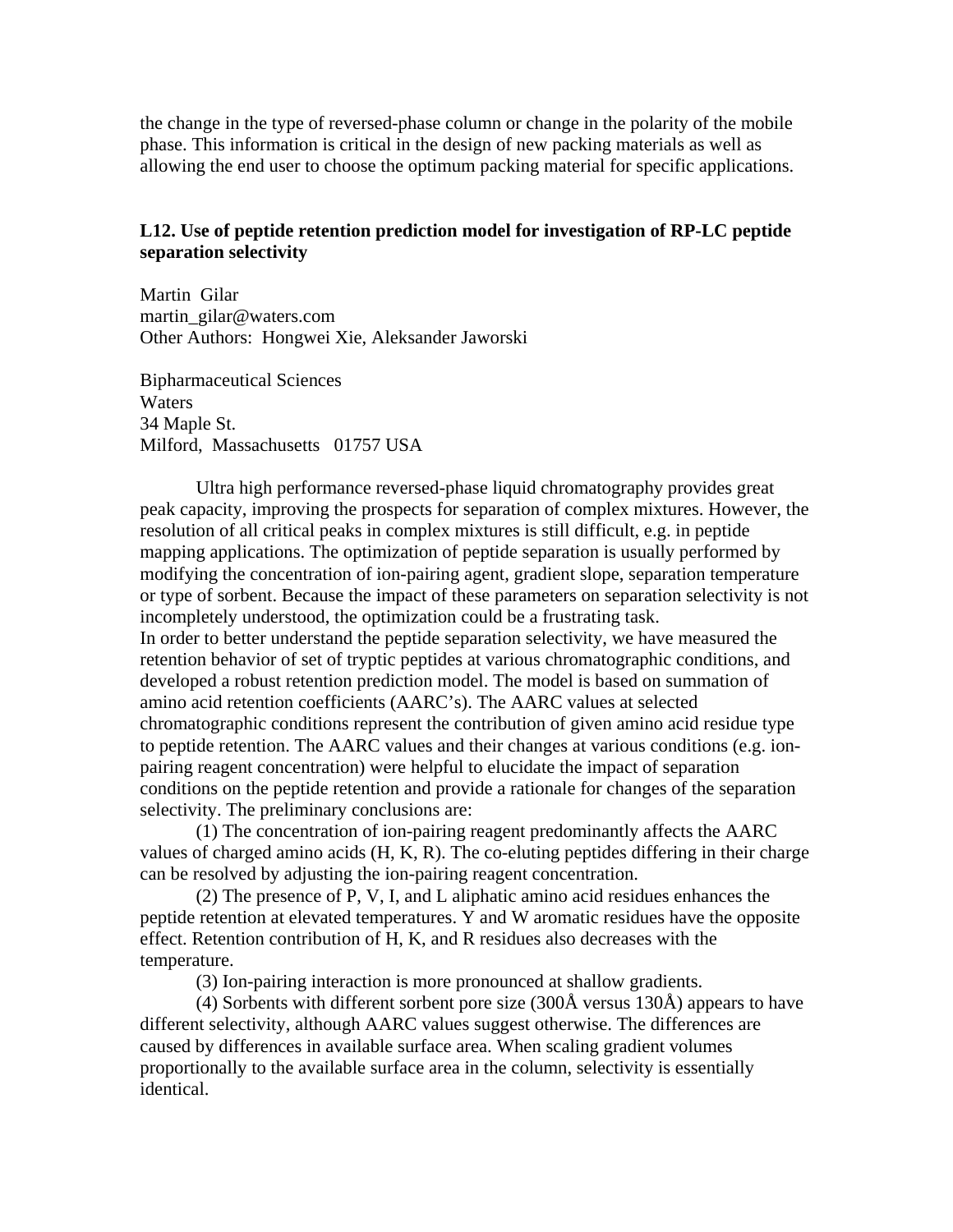(5)Gradient slope changes affect relative retention of peptides with different molecular weight (length). Relative retention of peptides with similar length is not affected.

(6) Various types of reversed-phase stationary phases have been investigated. AARC values suggest the differences in selectivity (Phenyl vs. C18 vs. embedded polar group C12 vs. unendcapped C18).

The postulated hypotheses were tested with specifically designed sets of synthetic peptides.

### **L13. An alternative method for peptide mapping using mixed-mode stationary phases**

Primary Author: Romain Dabre E-Mail: romain.dabre@merck.de Other Authors: Achim Schwämmle, Michael Lämmerhofer, Wolfgang Lindner, Renato Froidevaux, Didier Guillochon, Dominique Vercaigne-Marko

# PC-R

Merck KGaA Frankfurterstrasse 250 Darmstadt, 64293 Germany

Pepsin-catalyzed hydrolysis of porcine haemoglobin revealed the presence of several interesting bioactive peptides in the mixture. A detailed knowledge of the different fragments is necessary in order to better understand bioactivity, and the separation steps must be optimized in order to ameliorate purification and quality control processes. In many cases the first chromatographic step for peptide separation is ion exchange chromatography, whereas reversed phase chromatography is usually applied for the last purification.

Mixed-mode silica-based chromatography materials developed in our laboratories combine both reversed phase (RP) and weak anion exchange (WAX) characteristics and offer a wide range of applicability for the separation of neutral, acidic, basic, or amphoteric compounds. Chromatographic runs can be performed in many different interaction modes such as reversed phase, hydrophilic and hydrophobic interaction, ion exclusion, ion exchange, or a combination of several of those modes.

In our study, we used the versatility of RP/WAX stationary phases to perform peptide separation in different modes just by varying modifier concentration and gradients. The use of different eluent systems on a single multimodal column lead to complementary elution profiles. Consequently, the use of such material for peptide mapping enables an increase in sequence resolution.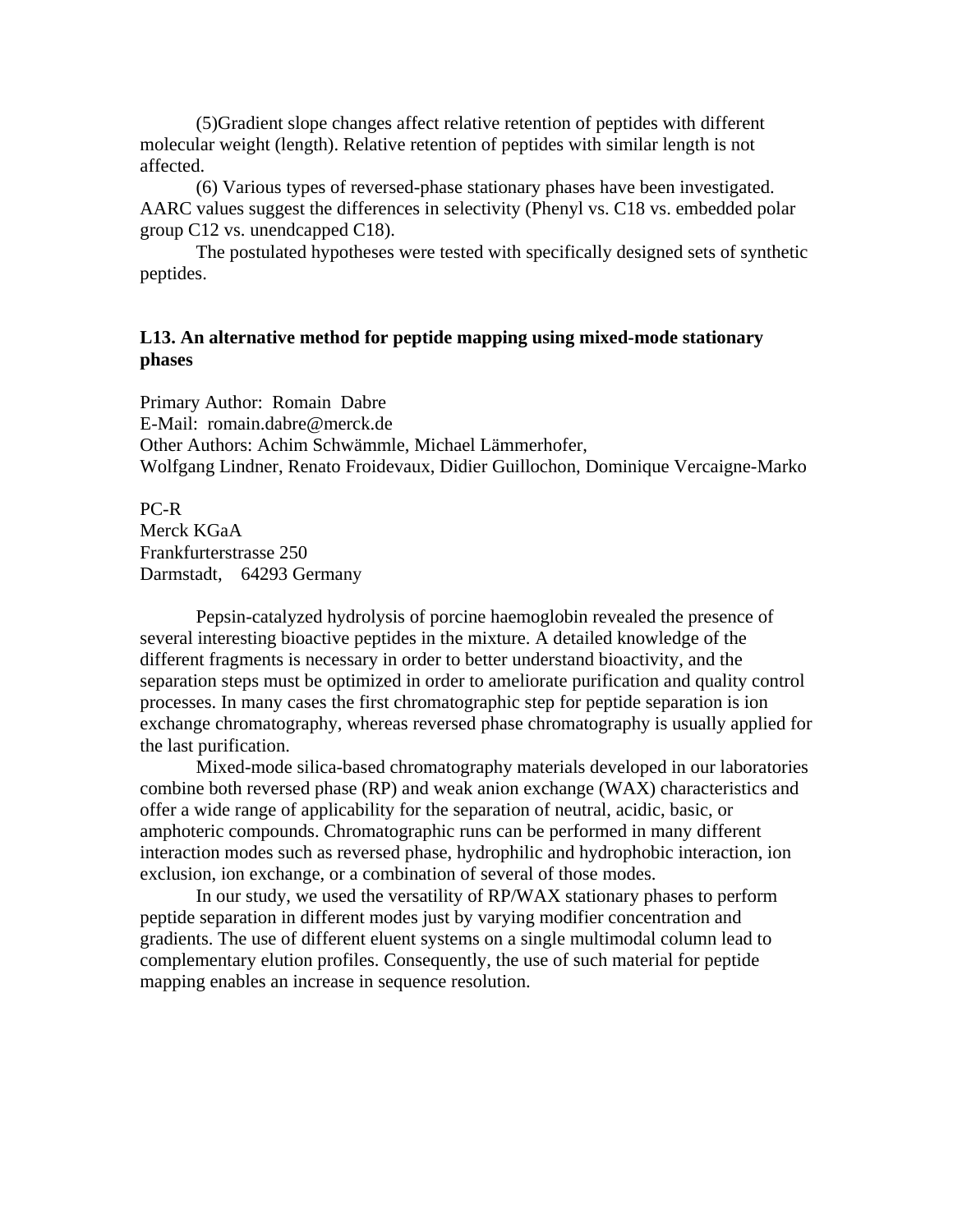#### **L14. High-resolution Separations of Polypeptides Using Fused-Core™ Particles**

Barry Boyes E-Mail: bboyes@advanced-materials-tech.com Other Authors: S. A Schuster, B. M. Wagner and J. J. Kirkland

Advanced Materials Technology 3521 Silverside Rd. Ste. 1-K Wilmington, DE 19810 USA

Fused-core<sup>TM</sup> 2.7-µm silica particles with 90 Å pores previously have been shown to be highly efficient for separating small molecules in the range of up to about 2000 molecular weight (MW). Columns of such particles demonstrate efficiencies that are comparable to those for sub-2-µm totally porous particles, but with less than one-half of the operating back pressure. Wider-pore fused-core particles (140 Å) have been developed for rapid and high-resolution separations of polypeptide mixtures of up to about 20,000 MW. In addition to high efficiency, columns of these new particles demonstrate excellent peak shape and broad compatibility with desired mobile phase compositions and with relevant sample types. Separations typically are faster because of superior mass transfer properties of core-shell particles at higher mobile phase velocities. Gradient elution peak capacity studies for columns of the new fused-core particles demonstrate the high-resolution utility obtained with superficially porous particles, without disadvantages previously seen with non-porous particles. The fused-core particles show good sample loading properties, since the surface area per column is nearly equivalent to that in columns packed with comparable totally porous particles, and high retention, due to optimal bonded-phase selection and surface modification approaches. Highly stable bonded phases permit extended operation at temperatures up to at least 60 oC with the low pH mobile phases usually required for separating peptides and conducting LC-MS analyses.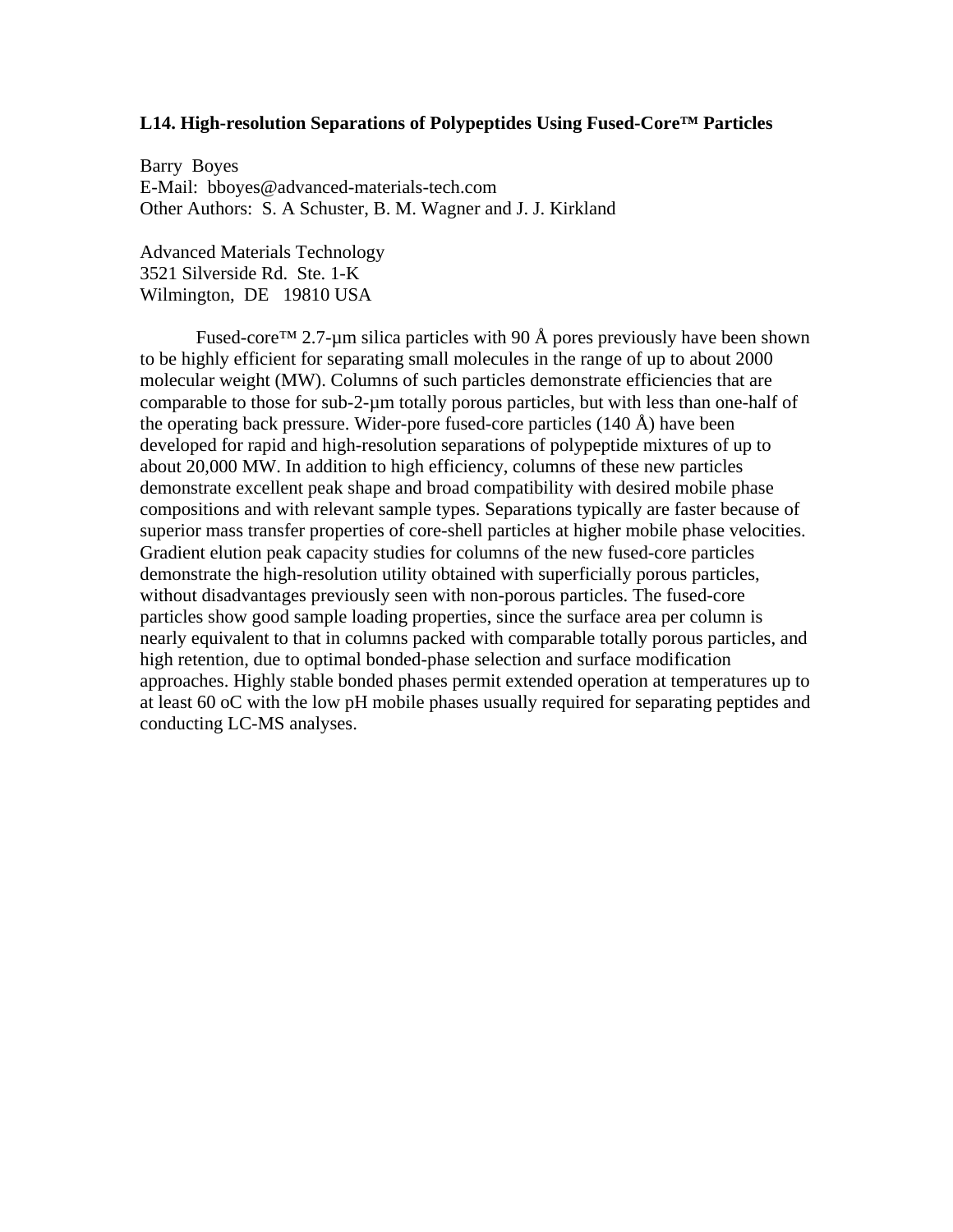### **L15. pISep, a multi-dimensional LC system for separating proteins using fully controllable pH gradients**

Allen Hirsh agh@cryobiophysica.com Other Authors: Latchezar Tsonev

Information Technology Cryobiophysica, Inc. 12111 Parklawn Dr. Rockville, MD 20852 USA

pISep is a major new advance in low ionic strength ion exchange chromatography. It enables the formation of externally controlled pH gradients over the very broad pH range from 2 to 12. The gradients can be generated on either cationic or anionic exchangers over arbitrary pH ranges wherein the stationary phases remain totally charged. Associated pISep software makes possible the calculation of either linear, nonlinear or combined, multi-step, multi-slope pH gradients. These highly reproducible pH gradients, while separating proteins and glycoproteins in the order of their electrophoretic pIs, provide superior chromatographic resolution compared to salt. The interesting elution properties of proteins in these controlled pH gradients stimulated us to formulate a statistical mechanical model for protein binding to ion exchange stationary phases that is an extension of the current electrostatic interaction theory for the general dependence of the chromatographic retention factor, k, on both salt and pH simultaneously. Further development of controlled pH gradients in the presence of salt, urea or acetonitrile has allowed us to develop the first true two dimensional liquid chromatography.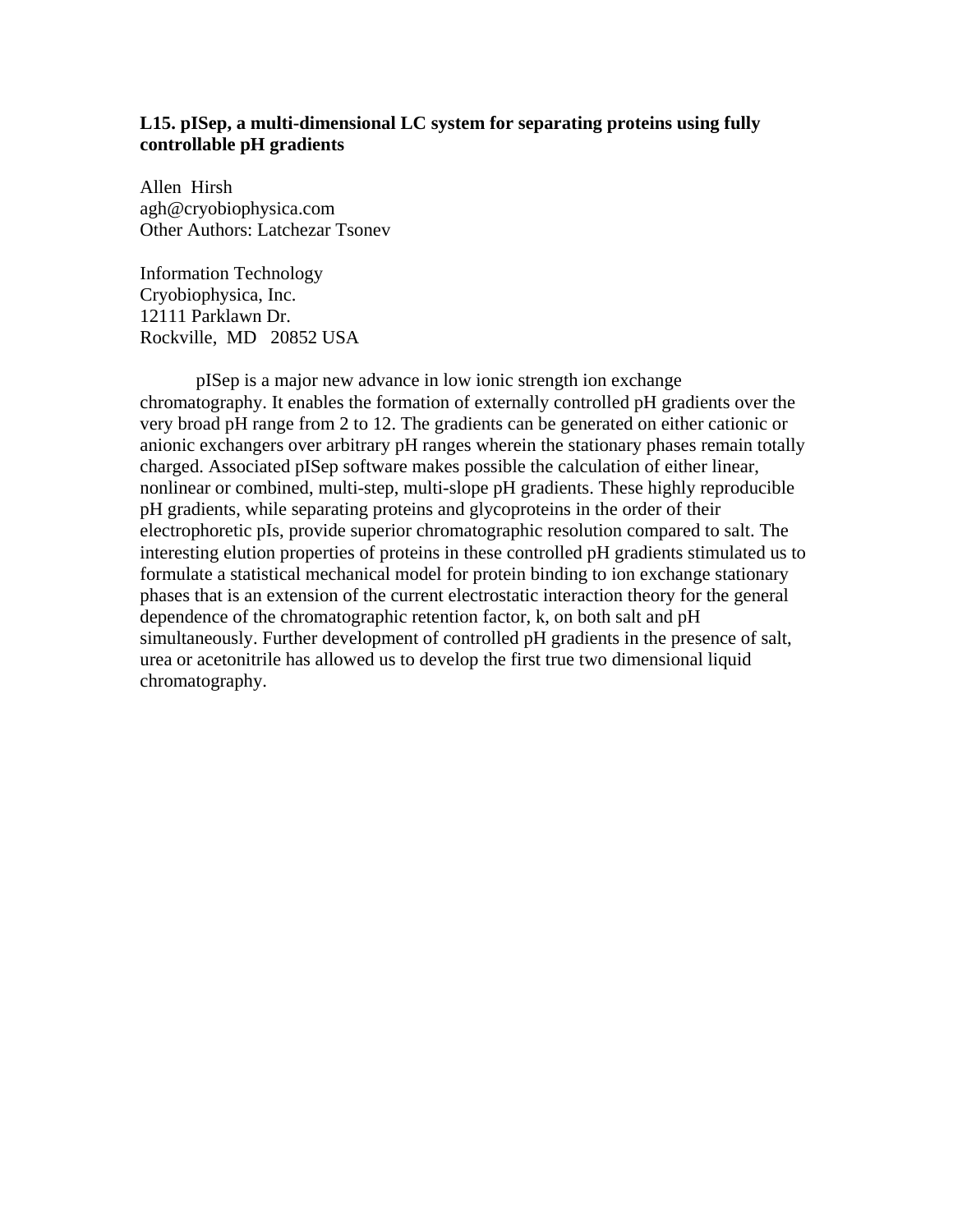### **L16. Development of a Chromatofocusing Method for Charge Variant Determination of a Monoclonal Antibody**

Gary Console console.gary@gene.com Other Authors: John Briggs

Protein Analytical Chemistry Genentech 1 DNA Way South San Francisco, CA 94080 USA

In the production of monoclonal antibodies it is necessary to quantify and characterize antibody charge variants. Ion-exchange chromatography with a salt gradient is typically used for this purpose. This poster details the development an ion-exchange chromatography method for the analysis of the monoclonal antibody MAB1. Due to the near neutral pI of the MAB1 protein, both cation-exchange and anion-exchange chromatographic modes were studied and within each chromatographic mode, the separation of charge variants using either a salt gradient or a pH gradient (termed chromatofocusing) was assessed. The optimal method for the analysis of MAB1 was determined to be an anion-exchange chromatofocusing method. This method was shown to resolve multiple charge variants with excellent repeatability and was free of the chromatographic artifacts and lack of resolution observed in the other chromatographic methods studied. The chromatofocusing method is suitable for use as a characterization tool and for inclusion into the Quality Control System of MAB1.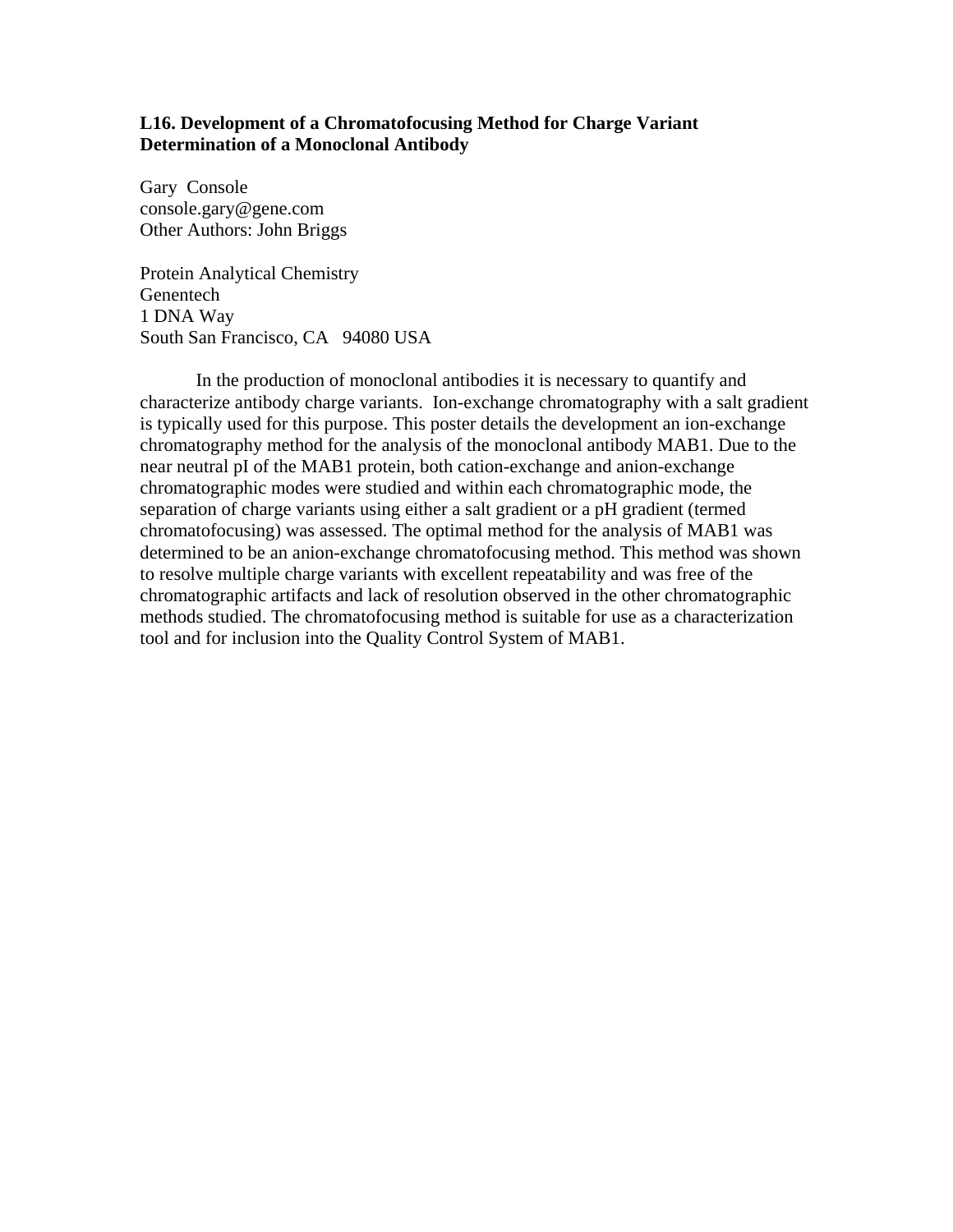#### **L17. A Glycoprotein Approach to Biomarker Discovery**

David Lubman dmlubman@umich.edu

Other Authors: Yashu Liu, Chen Li, Anna Yang, Mack T Ruffin, Diane M Simeone, Dean E. Brenner

Surgery University of Michigan 1150 West Medical Center Dr Ann Arbor, MI 48109USA

We have developed affinity-based methodology for the selection of glycoproteins from serum. This affinity methodology is sensitive to specific structural glycan moieties particular to different stages and grades of cancer, and will be utilized for the production of glycoarrays to study cancer-specific changes in glycan structure using lectins. There will be two complementary strategies used to discover markers. We will use a lectin array to select the lectins that show the largest differential change between disease groups for extracting the glycoproteins from the serum samples. The first method will then use the glycoarray/lectin strategy for detection where glycoproteins extracted from serum will be separated and printed as a glycoarray on glass slides. Various fluorescently-labeled lectins will be hybrized against the slides to determine the response of each protein to the lectin. The lectins reveal changes in the structure of the glycoproteins during the course of the cancer. In a second strategy we will use glycoprotein extraction by a lectin column, isotope labeling, digestion and LC-MS/MS to identify markers. This method is a mass spec based method to identify changes in glycan level. The two methods will identify a set of complementary and overlapping markers. A lectin blot will then be used to confirm the lectin response to these markers. An antibody/glycoprotein/lectin sandwich assay using a bead based method is then demonstrated as a means to further confirm these markers in a high throughput manner. This bead based assay would be the basis for future work in clinical validation. We will demonstrate this marker development to pancreatic cancer for detection of pancreatic cancer against pancreatitis, diabetes and normal controls; colon cancer for colon adenocarcinoma, versus adenomas and normals; and hepatocellular cancer versus cirrhosis. We will show the improved specificity and sensitivity for these methods versus current markers used in the clinic.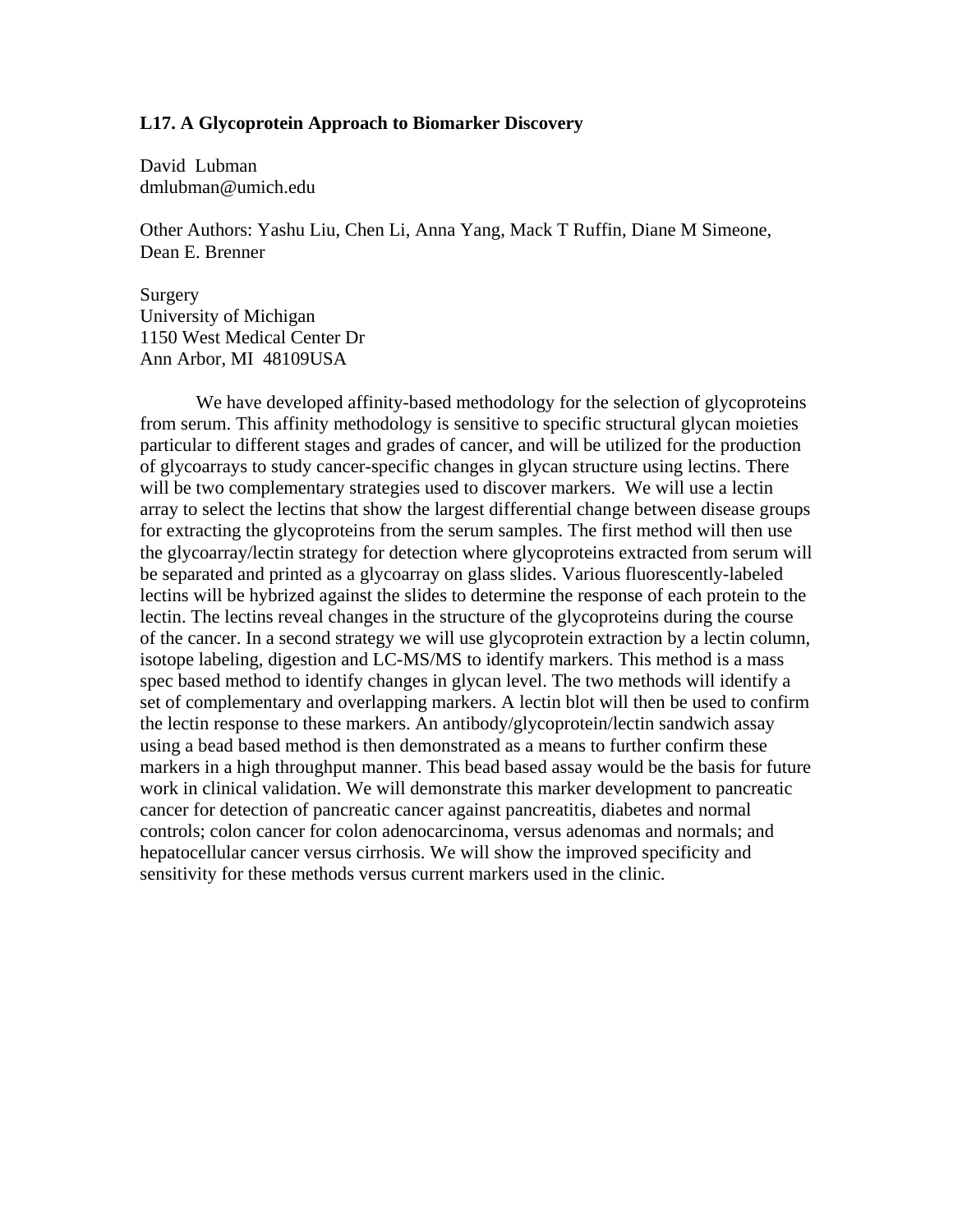#### **L18. Beyond Protein Identification, Making Sense of Proteomic Data**

Ron Orlando Orlando@ccrc.uga.edu

Complex Carbohydrate Research Center University of Georgia 315 Riverbend Rd Athens, GA #0602 USA

Proteomics has emerged as a key technology in the post-genomic era, and has gained widespread use in numerous fields. The mass spectrometers used for proteomics have become extraordinarily powerful, and can produce data at a rate that was unimaginable only a few years ago. This has led proteomic researchers to a multiple dilemmas – like what do I do with all of the data and what does it all mean? Automated database search strategies appeared to answer this problem, but recently it has come to light that these can yield a large number of false positives, which lead researchers to waste months of time in a futile effort to validate these incorrect assignments. This conundrum is further exacerbated by the large proteomic efforts that are typically employed for biomarker identification, where tens to hundreds of different samples are analyzed. In addition, proteomic experiments generate large lists of proteins, often exceeding 1,000, each of which needs to be evaluated from a biological perspective so that the research can piece together the meaning of the experiments that have been performed. Consequently, it has become relatively easy to obtain large amounts of proteomic data, however, the tools associated with interpreting this data have not kept pace. The focus of this talk will be to highlight techniques for this next step in proteomic data handling, specifically, focusing on new methods to statistically evaluate proteomic data and to place this data into its biological context using systems biology approaches.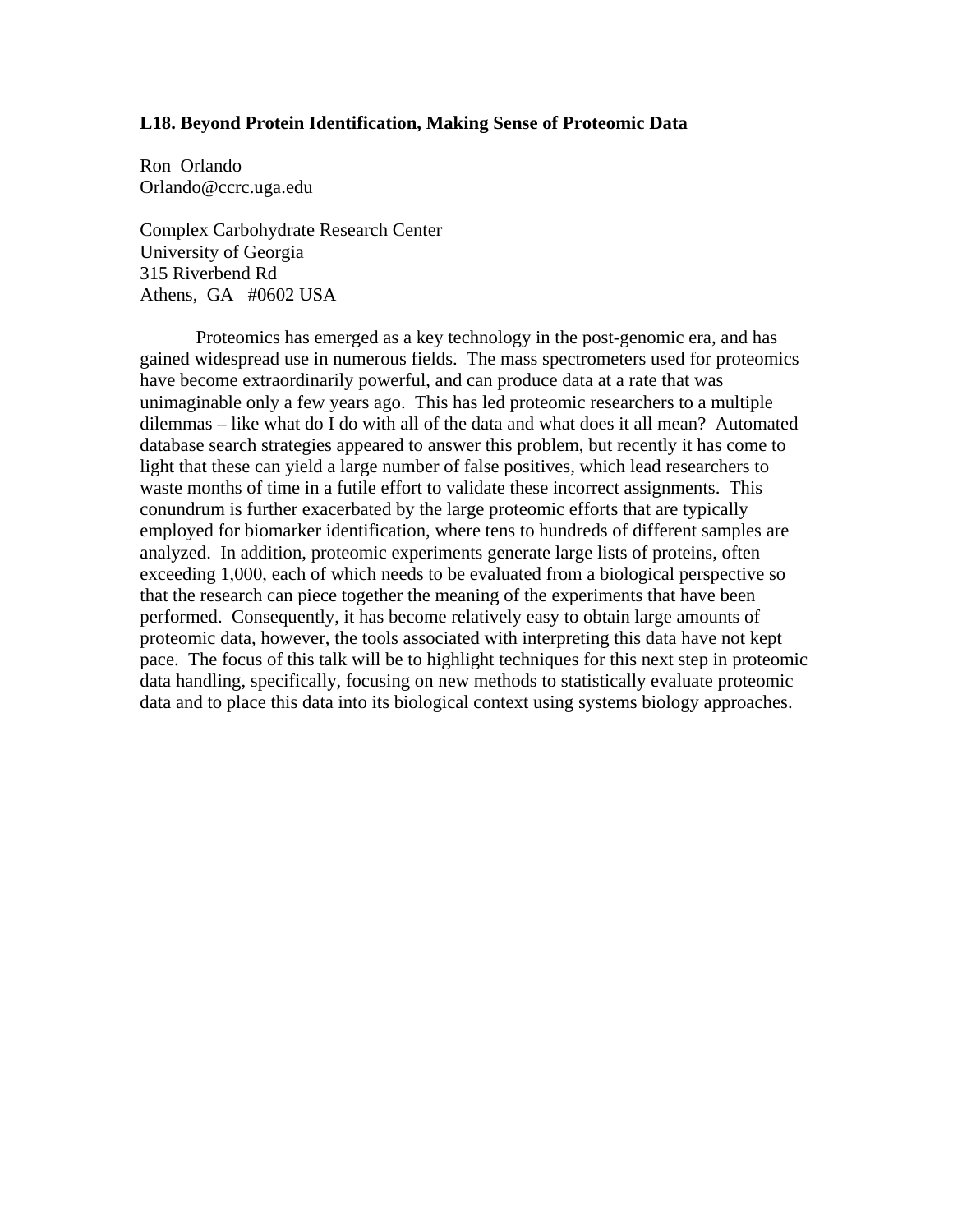### **L19. New Proteomic Tools in Protein Characterization and in Optimization of Process Production.**

Milton Hearn milton.hearn@sci.monash.edu.au Other Authors: Reinhard Boysen, and Yaunzhong Yang

ARC Special Research Centre for Green Chemistry Monash University Building 75, Wellington Road Clayton, Victoria 3800 Australia

Over the past several years, the need for comprehensive, rapid and reliable characterization of post-translationally modified proteins during their production by either mammalian cell culture procedures or fermentation methods has become ever more pressing. As a consequence, considerable interest has been generated in this and other laboratories to enable this goal to be realized. A central driving consideration behind this work has been the need to utilize experimental tools that can accommodate samples of considerably complexity and with the various components exhibiting differences in abundances extending over many orders of magnitude, yet the methods should be highly selective and compatible with highly sensitive methods of detection.

Here, we describe new ways to carry out LCxLCxLC/MSxMS and LCxLCxCE/MSxMS in the capillary modes, utilizing novel sample handling procedures and methods of quantitation via the use internal standards that allow recoveries and precise structural features to be determined. Particular attention has been place on optimizing the capillary separation steps prior to carrying out the mass spectroscopy with the objective to allow target protein or other bio-molecule characterization to be rapidly carried out on parallel with host cell protein (HCP) and cell metabolite determinations. Arising from these studies has thus been the opportunity to interface proteomic-like tools into a suite of methodologies necessary to achieve the optimization of the production cycle for recombinant proteins via process analytical technologies. Moreover, such approaches offer considerable scope in the discovery of new classes of biological effectors, such as novel oligosaccharide and lipid compounds with pronounced biological activities.

This work was supported by the Australian Research Council.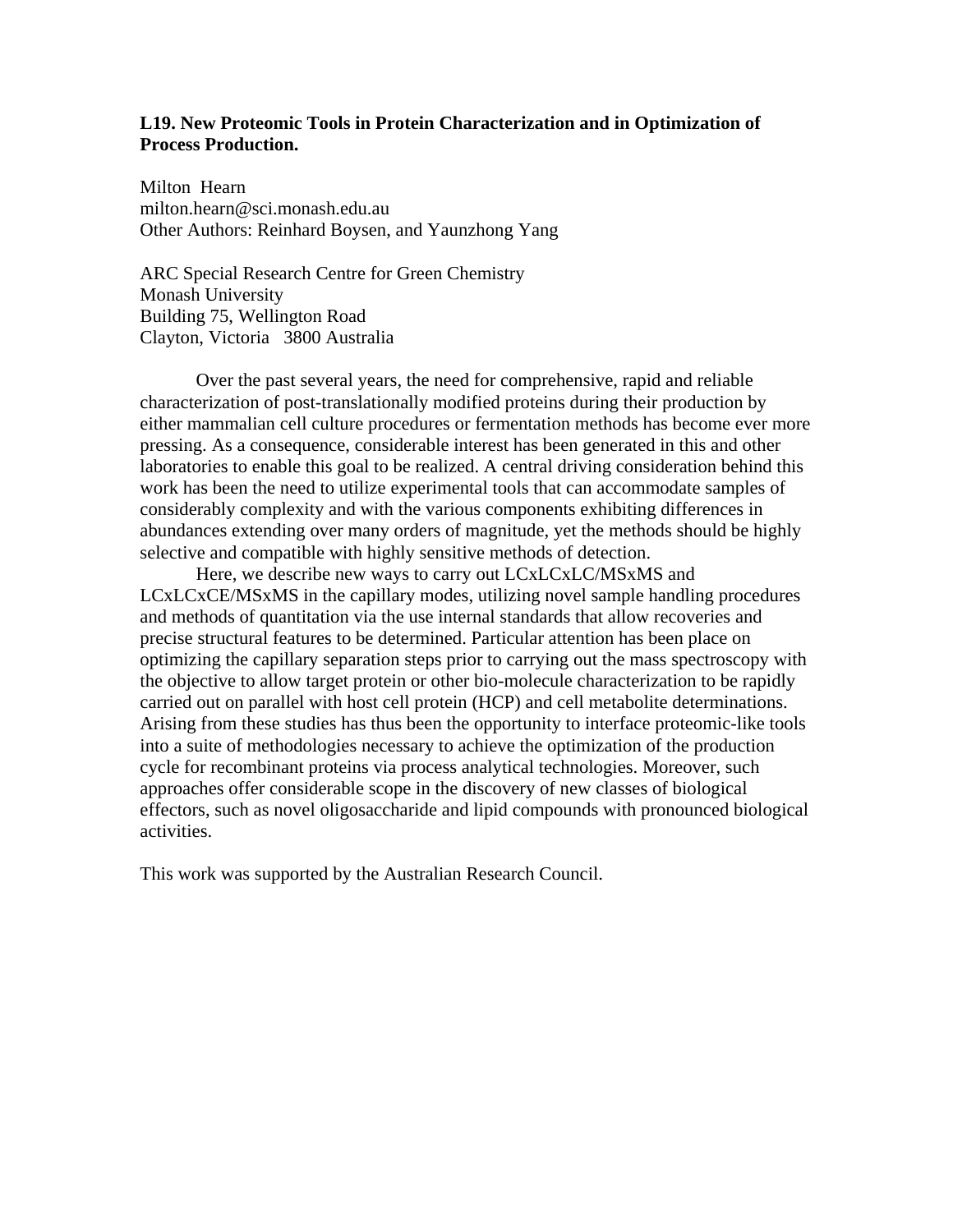### **L20. On-line HPLC as a PAT for Controlling Product Collection from Process Scale Chromatography Columns**

Rick Cooley rick.cooley@dionex.com

Corporate Marketing Dionex Corporation 4113 N. Foxcliff Dr. East Martinsville, IN 46151 USA

Process scale chromatography is a widely used unit operation in peptide and protein manufacturing to isolate the product(s) of interest with the required purity. Variability in the elution pattern from large scale purification columns makes it difficult to know precisely where to start and stop collecting the peak of interest. To account for this variability, companies typically collect fractions which are assayed off-line to determine which material to include in the mainstream pool for further processing. This off-line analysis approach adds a considerable amount of time to the overall process cycle time which negatively impacts throughput and process equipment utilization. Use of an on-line HPLC based analyzer capable of automatically sampling and analyzing the process column eluent eliminates the delays associated with off-line analysis and provides near real-time analysis of product purity. The availability of product purity information in near real-time enables the process scale chromatography process to be automatically controlled and eliminates all fraction collection. A process scale chromatography step in a commercial peptide manufacturing process will be presented to demonstrate the application of on-line HPLC as a PAT to enable increased product yield, decreased process variability, and decreased process cycle time.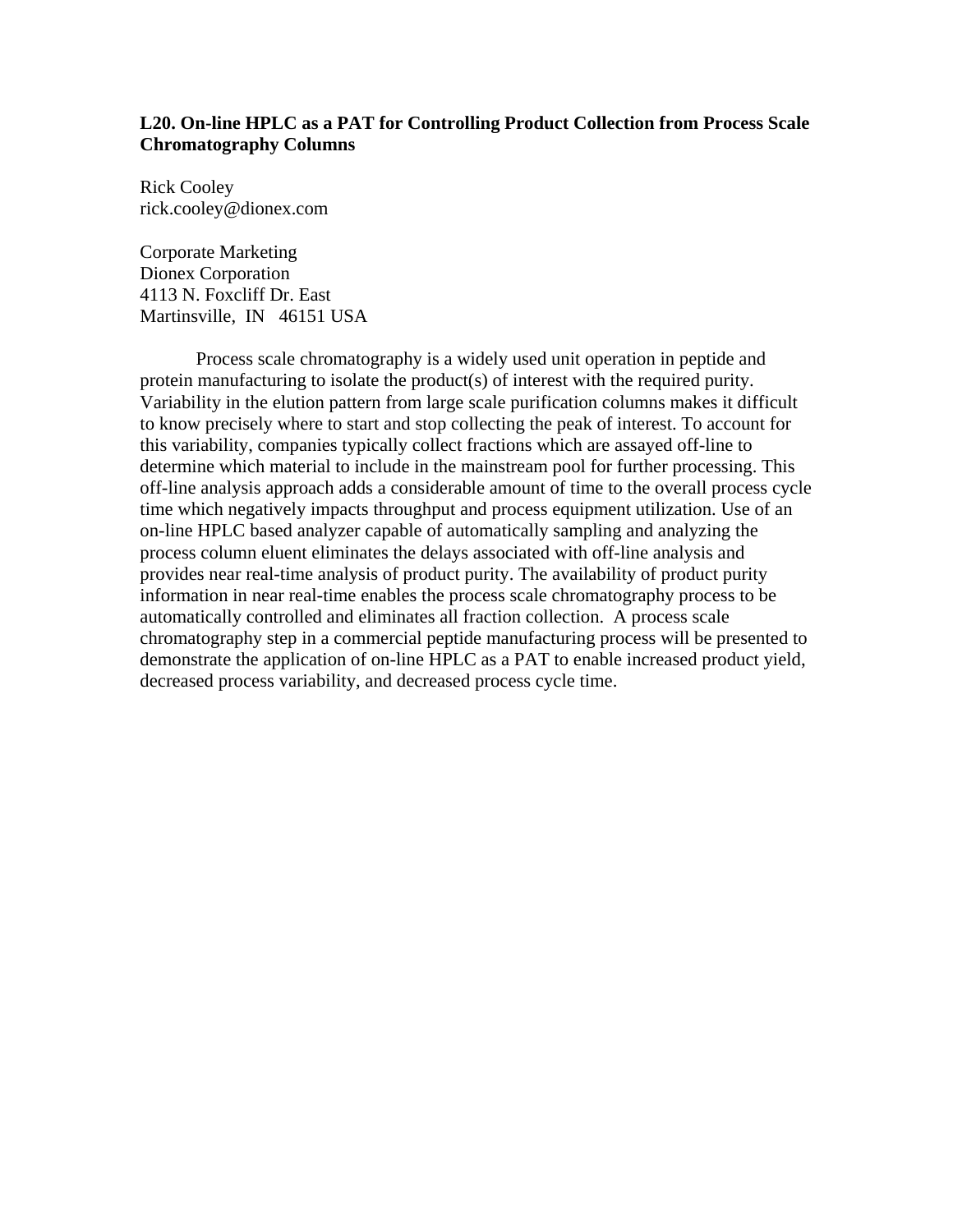## **L21. Continuous affinity purification of proteins by simulated moving bed (SMB) chromatography**

Anthony Grabski tgrabski@sembabio.com Other Authors: Alla Zilberman, Robert Mierendorf

 Director of R&D Semba Biosciences, Inc. 5520 Nobel Dr. Suite 150 Madison, WI 53711 USA

Simulated moving bed chromatography (SMBC), has been successfully applied to small and large-scale binary separations of hydrocarbons, sugars, and enantiomers but has rarely been used for affinity purifications. SMBC emulates counter current separation where the mobile phase flows in the opposite direction of the solid phase. The solid phase is represented by individual columns connected in series, and the mobile phase by inlet streams of feed and eluent and outlet streams of raffinate and product. Valves between the columns are successively switched open or closed at timed intervals to introduce the inlet streams and withdraw the outlet streams. The stepwise advance of the streams in the direction of fluid flow simulates counter current movement of the columns. Stable, highly, efficient zones of separation created by SMBC enable continuous peak shaving of the target molecule for extremely high purity and recovery. The presentation will demonstrate SMBC for continuous affinity purification of histidine-tagged proteins and monoclonal antibodies. A bench-scale SMBC instrument was employed to investigate immobilized metal and protein A affinity purification methods, respectively. Advantages of SMBC over standard linear or batch processes include dramatically increased productivity, purity, and efficiencies in chromatography media and buffer utilization. Affinity tag-affinity ligand interactions simplify the fractionation behavior of complex biological feed streams to binary mixtures for purposes of SMBC protein purification and increase the attractiveness of this continuous technique for bioprocessing.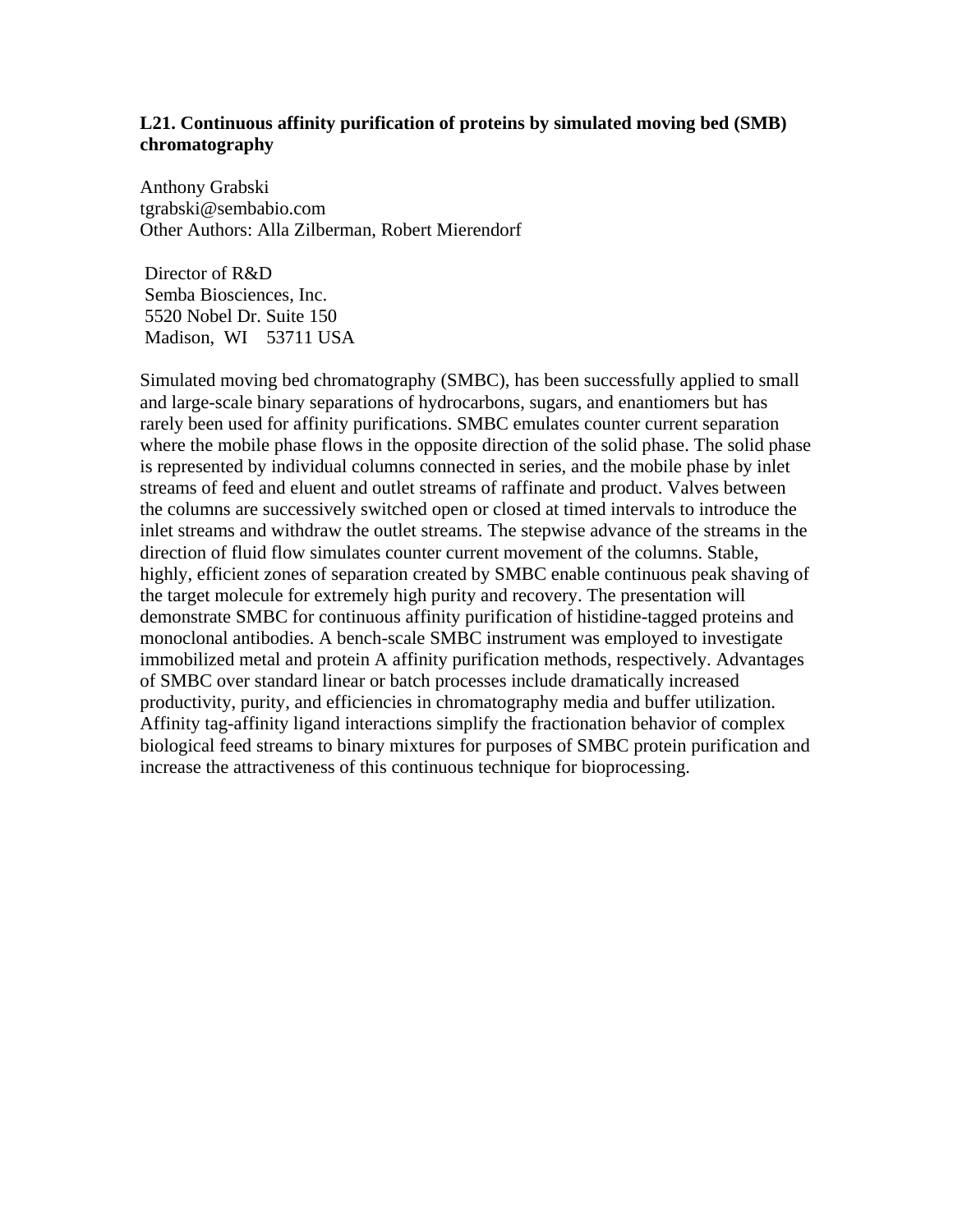#### **L22. Structure-Based Modeling of Transport in Monoliths**

Abraham M. Lenhoff lenhoff@udel.edu

Department of Chemical Engineering, Colburn Lab University of Delaware Newark, DE 19716 USA

Other Authors: Harun Koku<sup>1</sup>, Egor I. Trilisky<sup>1</sup>, Kirk J. Czymmek<sup>2</sup>, Mark R. Schure<sup>3</sup>, Robert S. Maier $<sup>4</sup>$ </sup>

[1] Department of Chemical Engineering, University of Delaware, Newark, DE 19716 [2] Department of Biological Sciences, University of Delaware, Newark, DE 19716 [3] Theoretical Separation Science Laboratory, Dow Chemical Co., 727 Norristown Road, Spring House, PA 19477 [4] Information Technology Laboratory, U.S. Army Engineer Research and Development Center, Vicksburg, MS 39180

Monolithic ion-exchange media have emerged in the past decade as efficient, high-performance alternatives to traditional packed beds, particularly for preparative scale purification of large bioparticles such as viruses and plasmids. The most notable advantage of monoliths is that mass transfer is dominated by convection and is therefore fast, even for large bioparticles. However, some noteworthy aspects of chromatographic performance in monoliths have been observed, including significant tailing in breakthrough curves and convective entrapment of large bioparticles that is reversible by a reduction in flow rate. These phenomena may be attributable to possible mass-transfer limitations due to slow diffusive transport despite the convective dominance. This warrants further investigation by appropriate modeling, but most attempts at predictive modeling have been limited to simplified or reduced geometries. Because the complex, irregular structure of the monoliths results in an equally heterogeneous flow field, a thorough analysis of performance necessitates an explicit, high-resolution representation of the geometry and the corresponding velocity distribution. Such direct analyses have previously been successfully employed for analysis of flow and dispersion in packed beds.

This presentation will outline aspects of experimentally observed behavior in chromatography in monoliths, and how they may be explained by aspects of transport in these media. We will also present a modeling approach based on a realistic threedimensional structural reconstruction of a polymeric monolith that was obtained by serial sectioning and imaging by scanning electron microscopy. Various characteristics of the monolith such as porosity and pore size distribution were obtained by image analysis and compared with existing literature values. The microscopic flow field was obtained for the entire sample block using a three-dimensional Lattice-Boltzmann method and a stochastic mass-transfer simulation was implemented to model the dispersion behavior of solute in the monolith. The calculated permeability falls within the range of published experimental values. Point velocities indicate considerable variation in local Peclet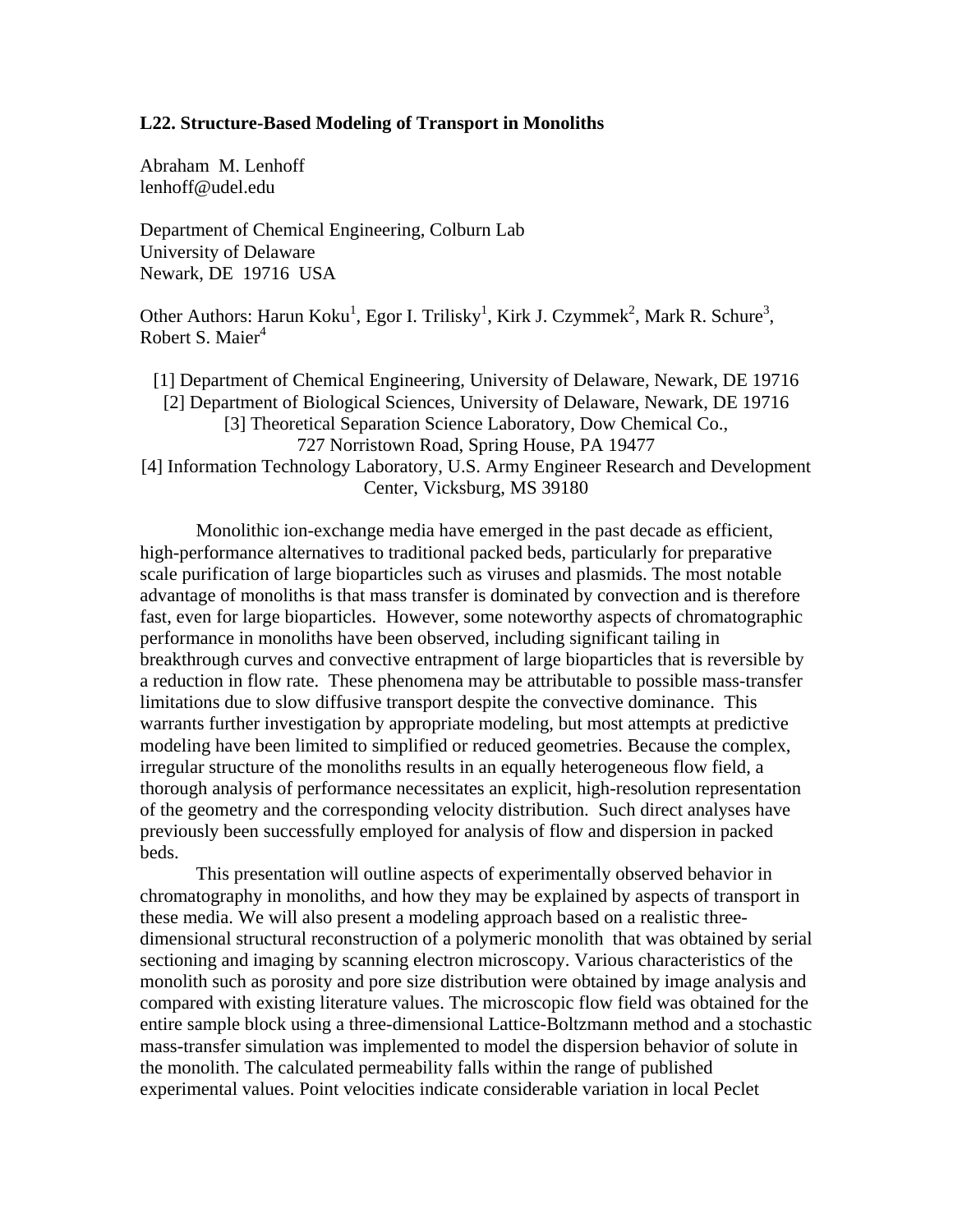numbers, suggesting varying degrees of contribution from diffusion and convection. The stochastic dispersion simulations further establish the complexity of mass transfer in these media, showing that overall transport is significantly influenced by various factors such as solute size, local geometry and the average column velocities. Extension of the model to account for adsorption behavior will also be discussed.

#### **L23. Membrane adsorbers to capture cell culture derived virus particles**

Michael Wolff mwolff@mpi-magdeburg.mpg.de Other Authors: L. Opitz, C. Siewert, N. Petermann, M. Meininger, S. Lehmann, S. Post Hansen, R. Faber, U. Reichl

 Bioprocess Technology Max-Planck-Institute Sandtorstrasse 1 Magdeburg, Sachsony-Anhalt 39106 Germany

Membrane processes have been used for bioprocesses long before modern membrane industry has been emerged. Their increasing application in chromatography is mainly triggered by the fact that they are not compressible compared to conventional bead supports and eliminate diffusion limitations. Over the last decades, new membrane systems have been developed to meet the requirements of the pharmaceutical industry to purify cell culture-derived viral particles and viral vectors. One focus is the application of highly specific affinity membrane adsorbers. For these systems economic capturing of large biomolecules is mainly limited by the properties of the affinity ligands. Particular attention has to be paid to the ligand interaction kinetics and the desorption conditions. Naturally, availability, stability, applicability in pharmaceutical production processes and ligand costs are also crucial points to be considered in the development of economic capturing processes.

Our study gives a comprehensive overview on applications of membrane adsorption chromatography to capture cell culture-derived influenza and vaccinia virus particles and compares these methods to bead based resins. Madin-Darby canine kidney (MDCK) cell culture-derived influenza virus particles (A/Wisconsin/67/2005, A/Puerto Rico/8/34, B/Malaysia/2506/2004) have been captured by anion exchange and affinity membrane adsorbers. The applied affinity and pseudoaffinity ligands were lectins, sulfated carbohydrates (e.g. heparin, sulfated glucose polymers) and specific peptides. The cost effectiveness of the process is heavily influenced by the selection of the specific, but in the case of influenza virus particles, substrain independent ligands. One possibility are peptide ligands e.g. against the sialic acid binding pocket of hemagglutinin, the major immunogenic envelope protein of influenza viruses. Identification of such ligands from synthetic libraries is the focus of current experiments.

The pseudo-affinity ligands employed for the capturing of primary chicken embryo fibroblast (CEF) culture-produced Modified Vaccinia Ankara (MVA) virus were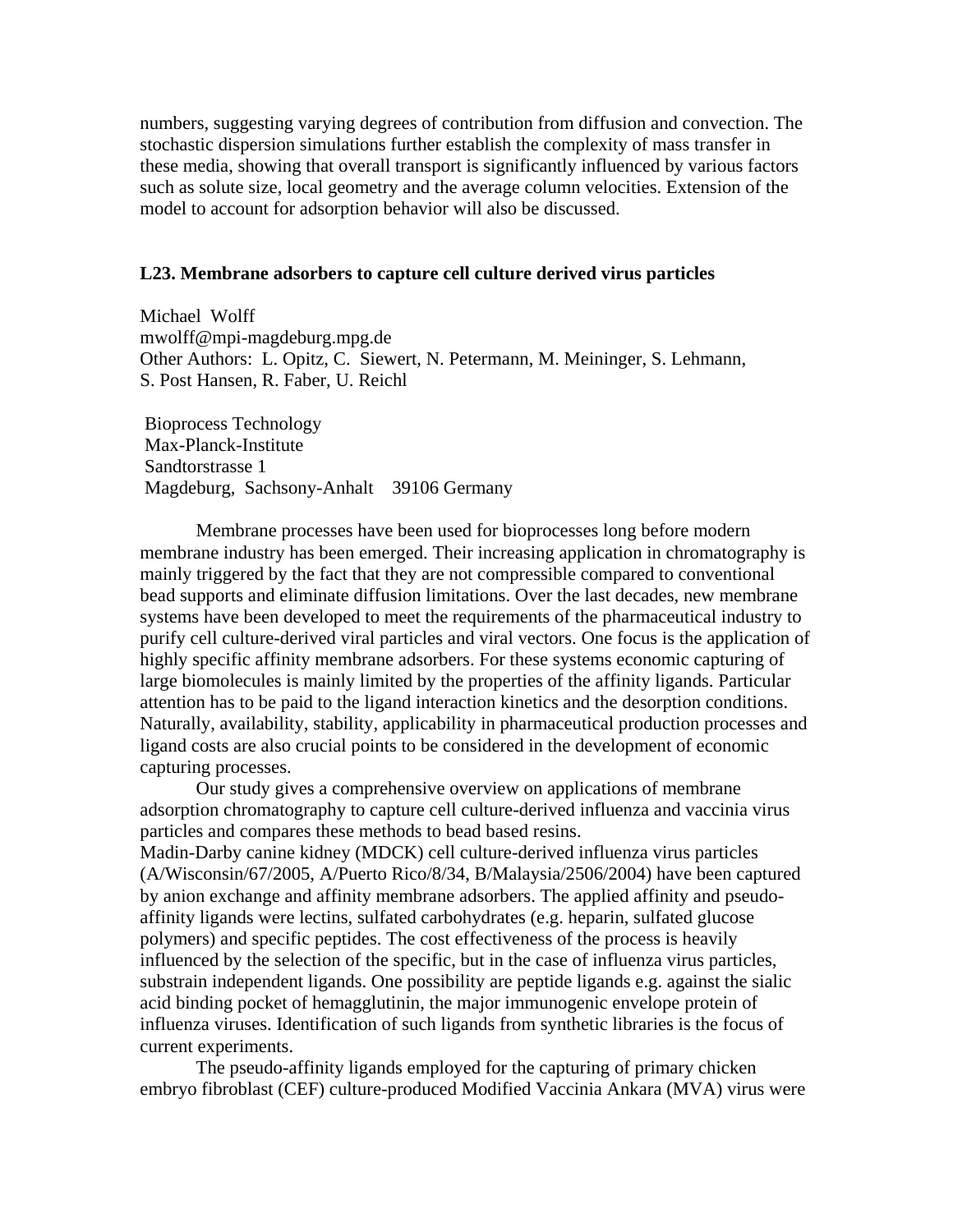sulfated carbohydrates. Here, in particular we compared the commercially available bead based resin Cellufine® sulfate with sulfated reinforced cellulose membranes. Furthermore, we compared the noticeable DNA depletion capabilities of this technology with classical ion exchange adsorbers.

Capturing both influenza and vaccinia virus particles the ligand specificity of affinity membrane adsorbers afforded a remarkable high degree of contaminant depletion. Up to 90% of the host cell DNA was eliminated compared to the starting content. Host cell proteins could be reduced to less than 5% of the initial amount, whereas an overall product yield of 80 to 90% could be achieved. In some applications host cell DNA and protein concentrations are close to meet regulatory requirements for vaccine products after a single unit operation. Hence, affinity membrane adsorption of cell culture-derived viral particles enables the capturing of viral particles at an excellent purity by a high volumetric throughput – representing an economic tool for vaccine production processes.

### **L24. Chromatographic Purification of Replication-Defective Influenza Virus Vaccine: Enabling Fast and Efficient Vaccine Production**

Matjaz Peterka matjaz.peterka@monoliths.com Other Authors: Elisabeth Maurer, Manuela Gassner, H Seper, Franz Gelhart, Marko Banjac, Marko Jarc, Barbara Lah, Petra Kramberger, Ales Strancar, Thomas Muster

MBL BIA Separations Teslova 30 Ljubljana, SI1000 Slovenia

The past years have shown an increase in the demand for influenza vaccine and the inability to produce sufficient supply has emphasized the drawbacks of the existing production processes- embryonated chicken eggs as a substrate for influenza virus propagation. The inflexibility of these processes and new approaches to vaccinations have stimulated the development of cell culture based production techniques. Existing down stream processes were developed primarily for egg derived and inactivated influenza vaccines. With these new cell based vaccines, the need for alternative, efficient and scalable purification methods has arisen. Chromatography is becoming a method of choice for virus purification and the relevance of this technique was recently demonstrated for influenza viruses.

This presentation will deal with the development and optimization of a chromatography based influenza virus purification process. The presentation of different methods with an emphasis on anion and cation exchange monolithic supports and size exclusion chromatography will be presented. The robustness of the methods has been tested with diverse subtypes of influenza A and influenza B viruses and virus yields were estimated in terms of infectious virus particles and total virus particles. Purity was assessed in terms of host cell protein and host cell DNA. Various combinations of the methods will be presented and the process used for preparation of clinical grade material will be described in details. During the down stream process of more that 99% of host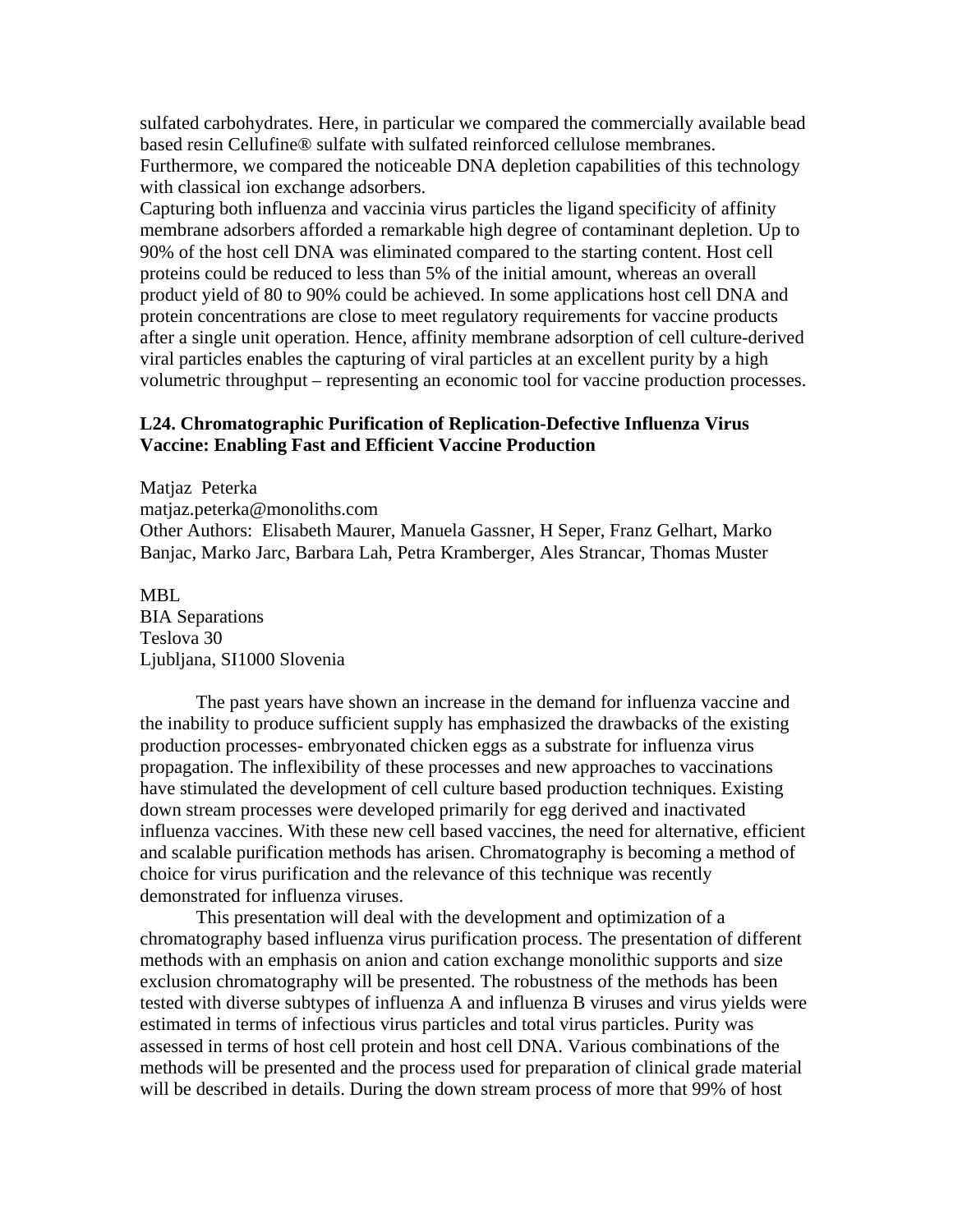cell DNA and proteins were removed and up to 50% of infectious virus was recovered. In addition, chromatographic in process control methods for influenza virus will be presented.

### **L25. Polymeric Monolithic Ion-exchange Stationary Phases for the Separation and Purity Profiling of Biopharmaceuticals**

Anna Nordborg Anna.Nordborg@utas.edu.au Other Authors: Mohammad Talebi<sup>a</sup>, Bo Zhang<sup>b</sup>, Jian Wang<sup>b</sup>, Emily F. Hilder<sup>a</sup>, Paul R. Haddad<sup>a</sup>

<sup>a</sup>Pfizer Analytical Research Centre (PARC), Australian Centre for Research on Separation Science (ACROSS), School of Chemistry, University of Tasmania, Hobart, Tasmania 7001 AUSTRALIA

# <sup>b</sup>Pfizer Research & Development, Pfizer, St. Louis, USA

Biopharmaceuticals have become an important part of the portfolio of many pharmaceutical companies and their importance is still growing. Biopharmaceuticals include for example oligonucleotides and proteins (e.g. monoclonal antibodies) and have found their use both in diagnostics and therapeutics. The identity and purity of biopharmaceuticals is of great importance in their development and for their end use in humans. Therefore, the characterization and efficient purification from closely related impurities is important. Maintaining the integrity and function of the biopharmaceutical throughout a purification or characterization scheme is also important and increases the demands put on such schemes. One example of a soft separation technique which enables the preservation of function is ion exchange chromatography (IEX).

Historically IEX stationary phases have been mostly developed for the efficient separation of inorganic or small organic ions. In the last 10-15 years the development of monolithic stationary phases, in particular porous polymer monoliths has extended this application to the high-throughput and efficient separation of proteins and large organic molecules due largely to the benefits of convective rather than diffusive mass transport. However, current IEX stationary phases are more suited to the separation of relatively small proteins and do not provide adequate selectivity, binding capacity or resolution power to characterize charge variants for biopharmaceutical compounds. Also, the retention behaviour of many biomolecules by IEX stationary phases is not well understood in terms of mixed mode interactions. Due to their size and complexity, characterization of their charge variants by IEX is far more challenging than other smaller size proteins. Currently, there is a great demand for high selective, efficient IEX stationary phase to characterize monoclonal antibodies as well as other biopharmaceutical compounds.

This presentation will describe our current work in the development of new polymeric monolithic stationary phases for separation and purity profiling of therapeutic proteins and oligonucleotides. A range of approaches for imparting suitable surface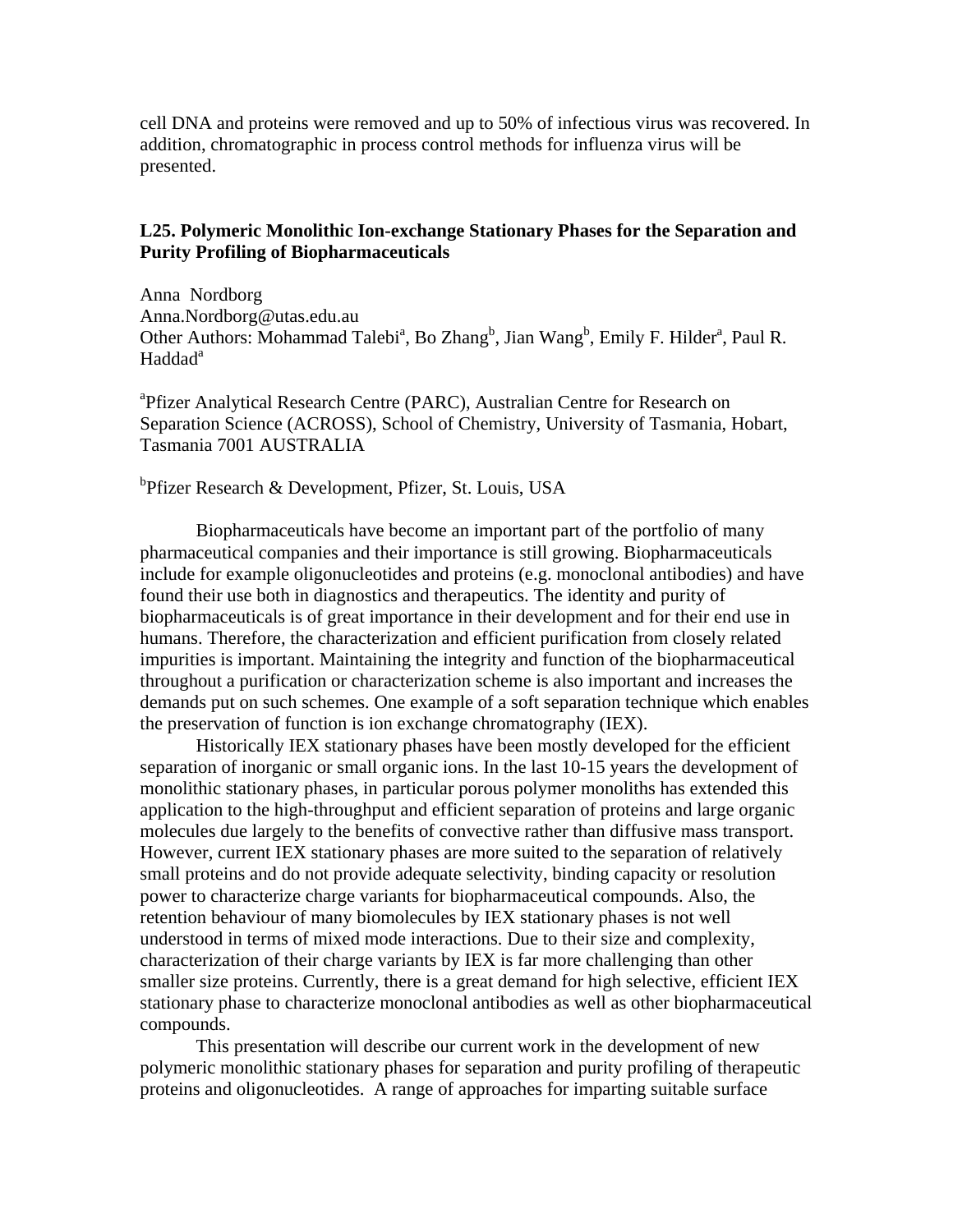chemistry will be demonstrated including co-polymerization, post-polymerization grafting or coating the monolith with suitable functional nanoparticles, and the separation capabilities compared. Comparison of a range of chemical functionalities will also be made, including cation, anion and zwitterionic ion-exchange materials. We will also demonstrate how careful optimization of the separation conditions (type and amount of salt, temperature, organic modifier) can be used to further improve separation performance and to elucidate retention mechanisms.

#### **L26. Innovative high throughput protein purification in 96-array format**

Friedle Juergen J.friedle@atoll-bio.com Other Authors: Tim Schroeder

Marketing & Innovation Atoll GmbH Ettishofer Str. 10 Weingarten, B-W 88250 Germany

 A new platform technology has been developed which enables 96 array format column chromatography. The design allows the user to select any chromatographic material which is packed with due consideration to individual material compression requirements. Bed containment between two filter frits ensures high efficiency and peak symmetry similar to that of preparative and process separation columns, and distinguishes the system from the current filter based systems for simple on/off sample equilibration operation.

 Quality packed MiniColumns allow high performance separations to be achieved with minimal use of mobile phase and extremely low sample volumes and mass. Liquid flow in the columns (CV 50 to 600µl) was driven with positive displacement fluid transfer systems, thus mimicking the situation in columns individually connected to a one channel stand-alone chromatography system.

 Fractions from step elution were collected into standard microplates, utilizing an automated microplate transport system and subsequently submitted to analysis in a UV plate reader or other analytical methods (ELISA, MS or HPLC) .

The combined robotic system (Atoll MiniColumn and Tecan Freedom EVO) allowed to perform automated high throughput small scale bio-chromatographic separations of protein samples by running up to eight individual columns simultaneously. Application examples shown, include protein separations by step gradient elution after binding the samples to affinity chromatography media, followed in a second dimension by de-salting under isocratic conditions.

 These applications were successfully implemented in industry for parameter elucidation and optimization in process development of therapeutic protein production, in-process monitoring of fermentation broth for mAb-production and sample preparation for mass spectrometry analysis in antibody screening.

 The result was to establish fully automated, walk-away procedures with a significant reduction in processing time and increased process security.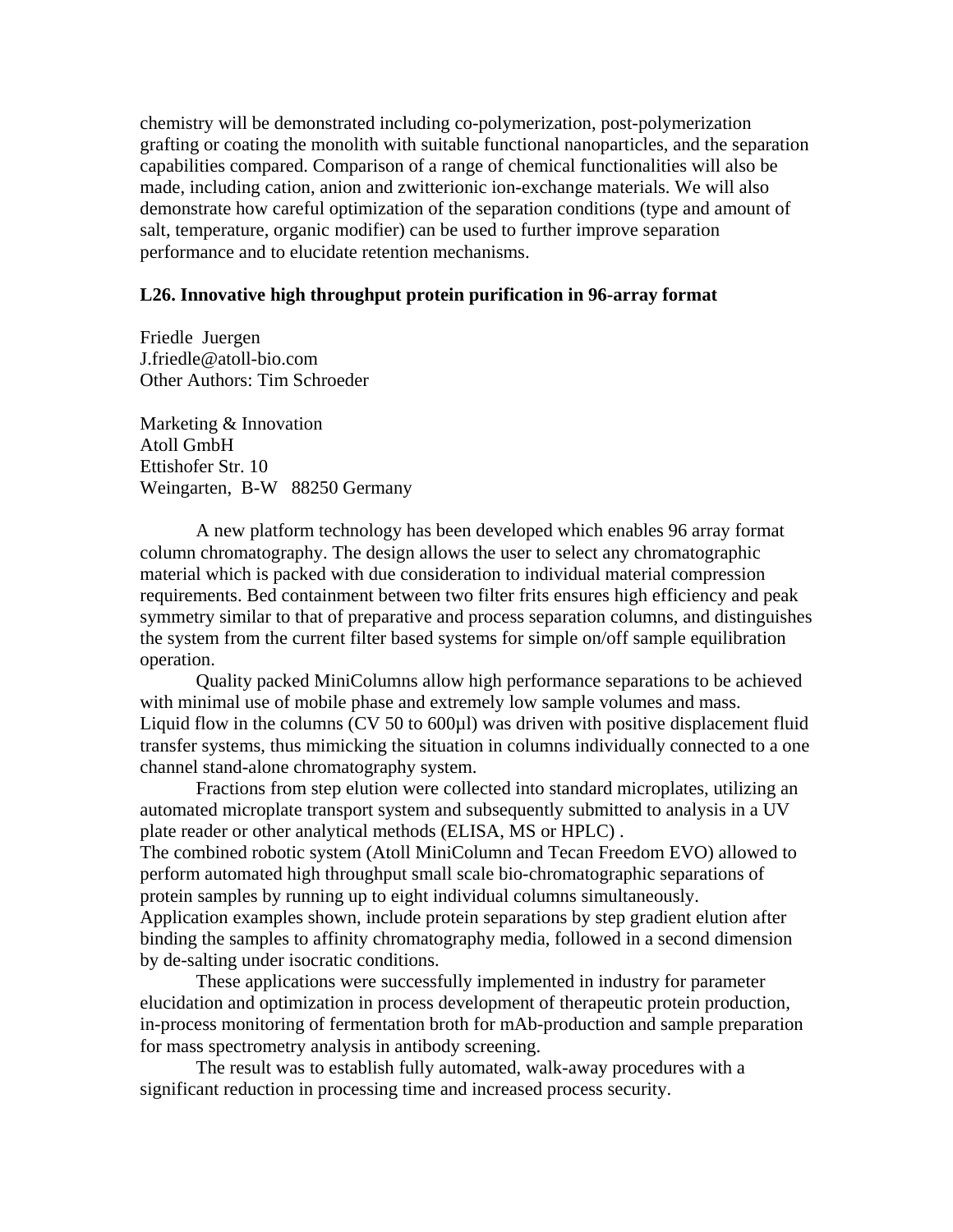### **L27. Evaluation of the Impact of the Variables Related to Thermal Melt Temperature Determination by UV Spectroscopy**

Judy Carmody jcarmody@avatarps.com Other Authors: Brian. J. Rowe

Corporate Avatar Pharmaceutical Services, Inc. 257 Simarano Drive Marlborough, MA 01752 USA

DNA melting is the process by which dsDNA unwinds and separates. For multiple copies of DNA molecules, the melting temperature (Tm) is defined as the temperature at which half of the DNA strands are in the double-helical state and half are in the "randomcoil" states. The melting temperature depends on both the length and the nucleotide sequence, but can be impacted by several measurement technique variables. By understanding the variables affecting Tm determination and controlling them, more accurate Tm values can result. This paper investigates the impact of the variables related to this technique on the accurate determination of thermal melt.

## **L28. Metabolic profiling of urine and tissues of laboratory animals after treatment by traditional by traditional herbal medicine**

Sam Li chmlifys@nus.edu.sg

**Chemistry** National University of Singapore 3 Science Drive Singapore, 117453 Singapore

In this paper, analytical methods based on nuclear magnetic resonance spectroscopy (NMR), liquid chromatography/mass spectrometry (LC/MS), and gas chromatography/mass spectrometry (GC/MS) in combination with pattern recognition tools such as principal component analysis (PCA) were used to study the metabolic profiles of rats after the administration of alkaloids. From the normalized peak areas obtained from LC/MS and GC/MS, and peak heights from NMR, statistical analyses were performed in the identification of potential biomarkers from urine samples and liver extracts.

 The results from non-targeted NMR data processing proved the reliability and accuracy of targeted LC/MS analysis. The proposed approach provided a comprehensive picture of metabolic changes after administration of herbal medicines in rat model. The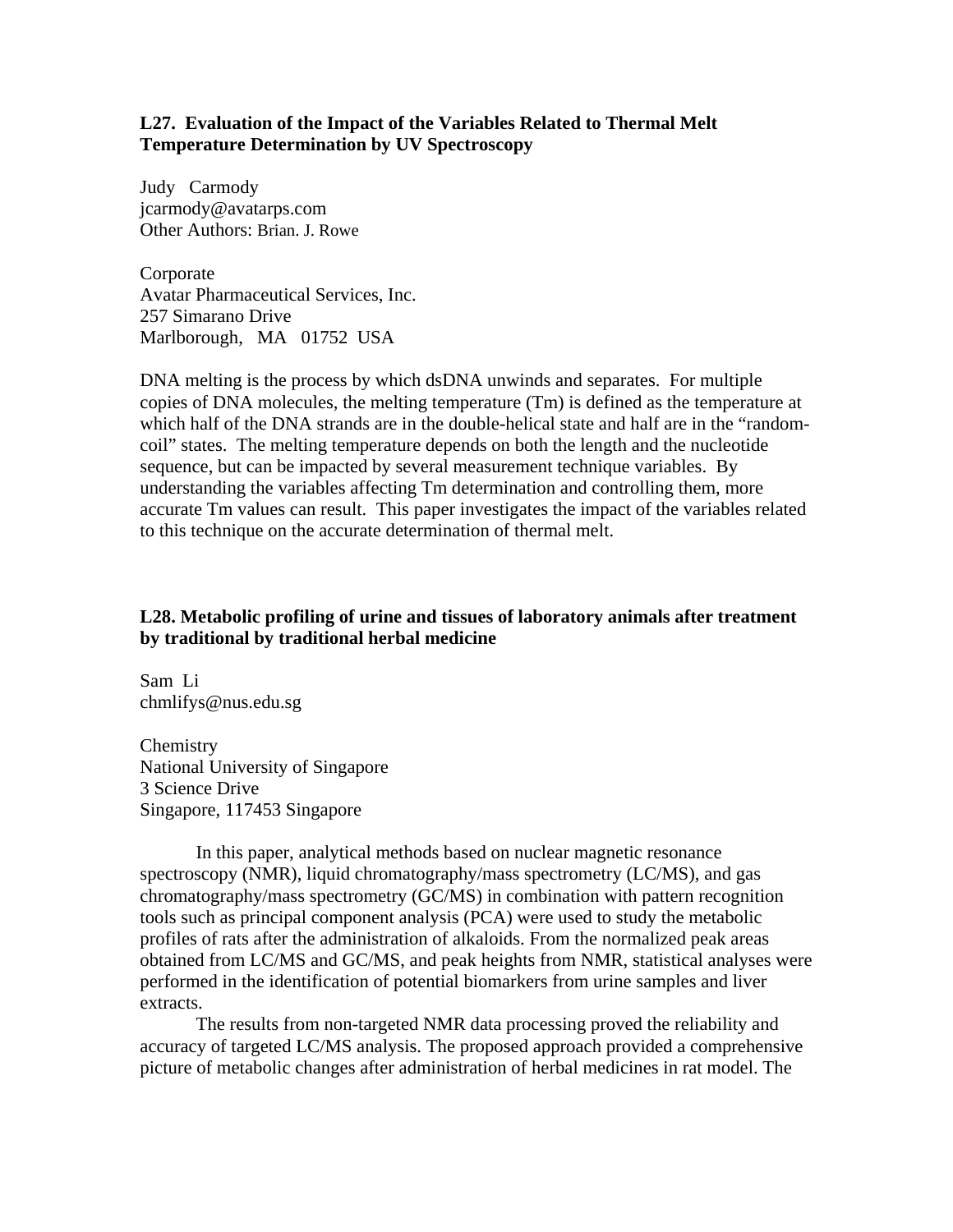results show that combination of multiple analytical approaches with pattern recognition tools is a useful platform for metabolomics.

#### **L29. Adsorption properties of proteins on hydrophobic surfaces**

Alois Jungbauer alois.jungbauer@boku.ac.at

Department of Biotechnology BOKU Muthgasse 18 Vienna, 1190 Austria

Hydrophobic interaction chromatography is an orthogonal method for separation of recombinant proteins. Partial unfolding of proteins upon adsorption on hydrophobic surfaces is a common problem and often may limit application of HIC. The surface acts as catalyst for partial unfolding, which is also known as spreading. The fraction of partial unfolded protein is increasing with length of the alkyl chain and thus with the hydrophobicity of the surface. It also increases with the concentration of the kosmotropic salt but decreases with loading of the protein Unfolding upon adsorption on hydrophobic interaction chromatography surfaces was confirmed by in-situ ATR FTIR measurements. With increasing residence time influences the unfolding progresses. This can be used to determine the activation energy assuming a certain ration rate and temperature dependence of the rate of adsorption. For set of references proteins the activation energy of the unfolding process has been determined in the range of 50-100 kJ/mol by isothermal titration calorimetry and. From temperature dependence of adsorption we calculated the thermodynamic quantities. We postulate a simple three state model describing this process. Mechanisms of protein adsorption and DNA will then discussed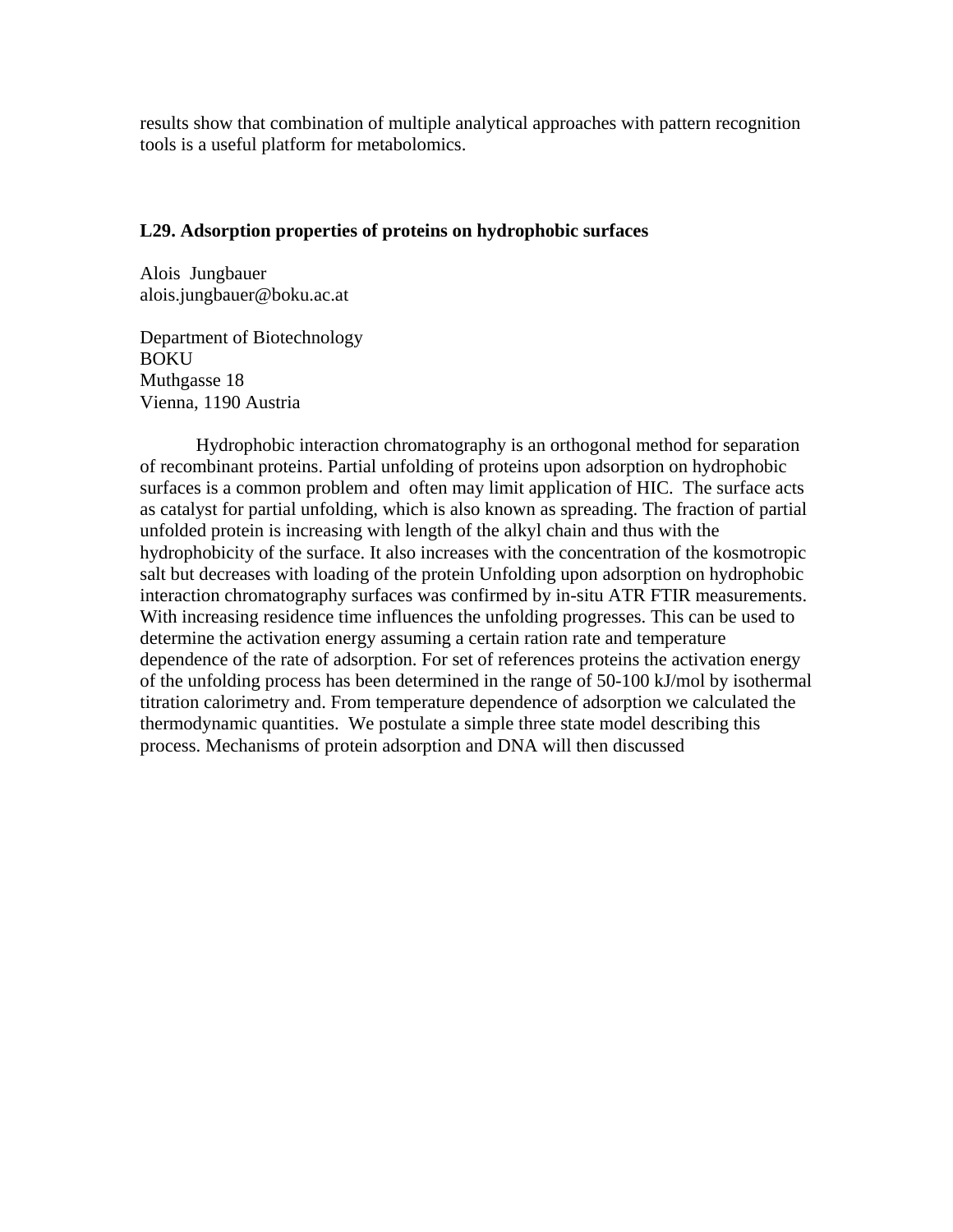### **L30. Purification of native proteins simultaneously satisfying with high resolution, high speed, high sample loading**

Xindu Geng xdgeng@nwu.edu.cn

Institute of Modern Separation Science Northwest University 229 N Taibai Road Xi'an, Shaanxi Province 710069PR China

A very fast separation of intact proteins in the"top-down MS" strategy in proteomics and the fast purification of native proteins in laboratory and industry are required. Both require a high enough mass and purity. However, the protein purification by liquid chromatography (LC) in analytical scale has advantage of high resolution, but only operates small mass and slow process, while LC in preparative scale can fast purify proteins in a large sample but has low resolution. The purpose of the presentation is to accomplish the native protein purification simultaneously satifying with high resolution, high speed under high sample loading ("three H" purpose) by employing a "five S" strategy. The "five S" strategy is defined as the integration of a short column of very large diameter is packed with very small particles for protein separation under small overloading per unit cross-sectional area of the packed bed at a suitably low linear velocity. A series of chromatographic cake (cake) having very short length (10 mm) and large diameter (5~500 mm) can be employed for accomplishing the "three H" purpose in both analyltical and large scales. The "five S" strategy was tested with standard proteins and compared by a cake (10mm×20mm I.D.) and a conventionally long column (250 mm  $\times$  4.0 mm I. D.) packed with the packings of hydrophobic interaction chromatography (HIC) with very small particle (3µm, pore diameter 30nm). Although both have the same packed bed volume, with a comparable resolution of seven standard proteins, 2 mg running for 5 min could be done from of the cake, but only 0.04 mg running for 25 min from the long column. Additionally, the re-life time for the cake only requires 1 min (flow rate 60 mL/min) and 60 min for the long column due to its very slow rate. The advantage of the "five S" strategy is to have all advantages of protein separation in both analytical an preparative scales and overcomes all of their disadvantages. A industrial cake (10mm×300mm I.D.) was also employed for the renaturation with simultaneous purification of the recombinant human interferon-? under 120mL/min of flow rate to obtain purity =95% with only one step in 4h.